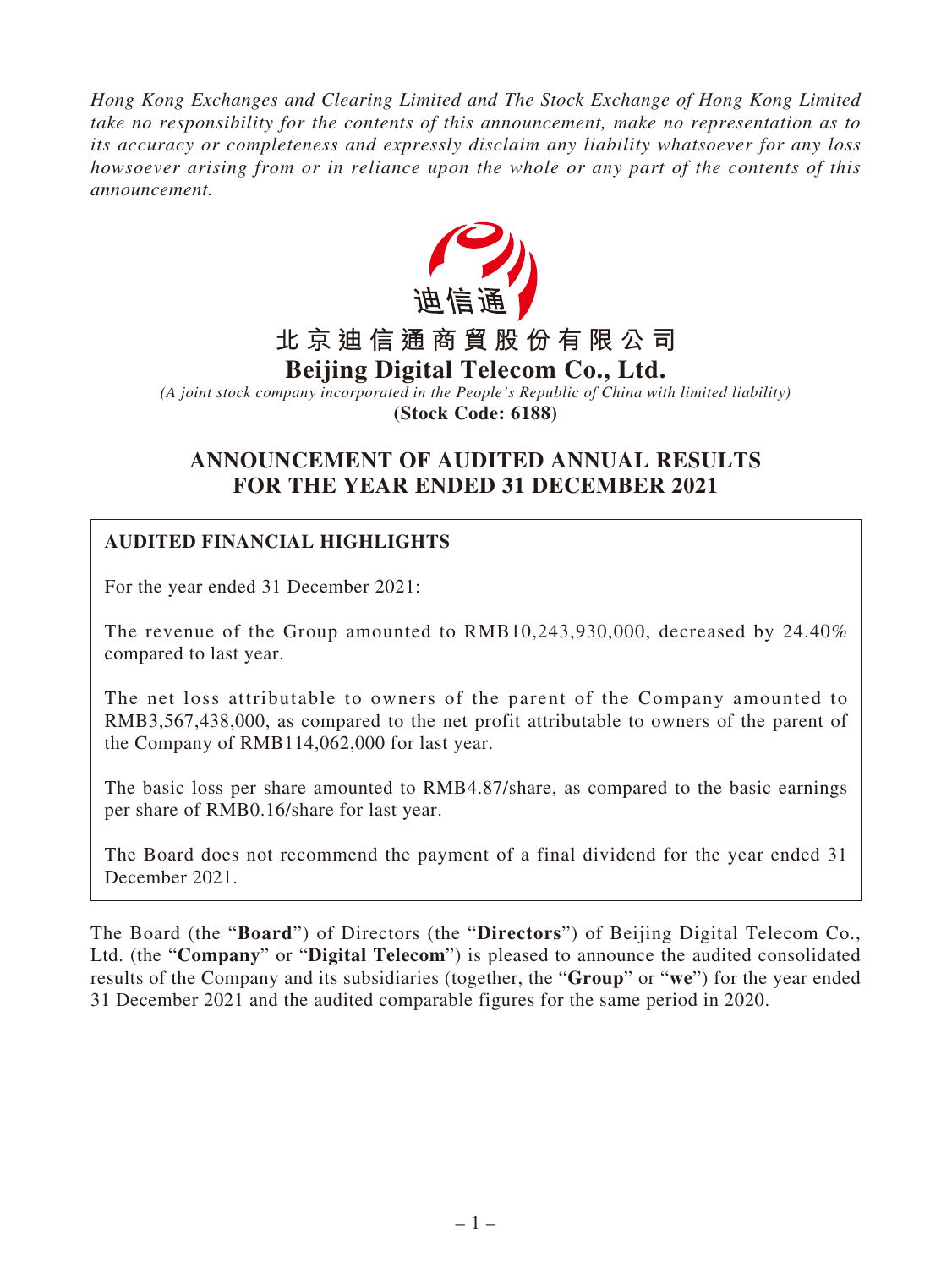# **CONSOLIDATED STATEMENT OF PROFIT OR LOSS AND OTHER COMPREHENSIVE INCOME**

*Year ended 31 December 2021*

|                                                                                                              |                       | 2021           | 2020           |
|--------------------------------------------------------------------------------------------------------------|-----------------------|----------------|----------------|
|                                                                                                              | <b>Notes</b>          | <b>RMB'000</b> | <b>RMB'000</b> |
| <b>REVENUE</b>                                                                                               | 5                     | 10,243,930     | 13,550,150     |
| Cost of sales                                                                                                |                       | (9,668,142)    | (12, 373, 459) |
| Gross profit                                                                                                 |                       | 575,788        | 1,176,691      |
| Other income and gains                                                                                       | 5                     | 130,508        | 56,060         |
| Selling and distribution expenses                                                                            |                       | (508, 835)     | (618, 265)     |
| Administrative expenses                                                                                      |                       | (885, 110)     | (269, 583)     |
| Impairment losses on financial assets                                                                        |                       | (943, 037)     | (21, 951)      |
| Other expenses                                                                                               |                       | (2,042,265)    | (50, 910)      |
| Finance costs                                                                                                |                       | (234, 170)     | (162,091)      |
| Share of profits and losses of:<br>Joint ventures                                                            |                       | 1,504          | (6,325)        |
| Associates                                                                                                   |                       | 268            | 2,781          |
| (LOSS)/PROFIT BEFORE TAX                                                                                     |                       | (3,905,349)    | 106,407        |
| Income tax credit                                                                                            | 6                     | 308,364        | 8,105          |
| (LOSS)/PROFIT FOR THE YEAR                                                                                   |                       | (3,596,985)    | 114,512        |
| Attributable to:                                                                                             |                       |                |                |
| Owners of the parent                                                                                         |                       | (3,567,438)    | 114,062        |
| Non-controlling interests                                                                                    |                       | (29, 547)      | 450            |
|                                                                                                              |                       | (3,596,985)    | 114,512        |
| <b>EARNINGS/(LOSSES) PER SHARE</b><br><b>ATTRIBUTABLE TO ORDINARY EQUITY</b><br><b>HOLDERS OF THE PARENT</b> |                       |                |                |
| - Basic and diluted (RMB)                                                                                    |                       |                |                |
| For (loss)/profit for the year                                                                               | $\boldsymbol{\delta}$ | (4.87)         | 0.16           |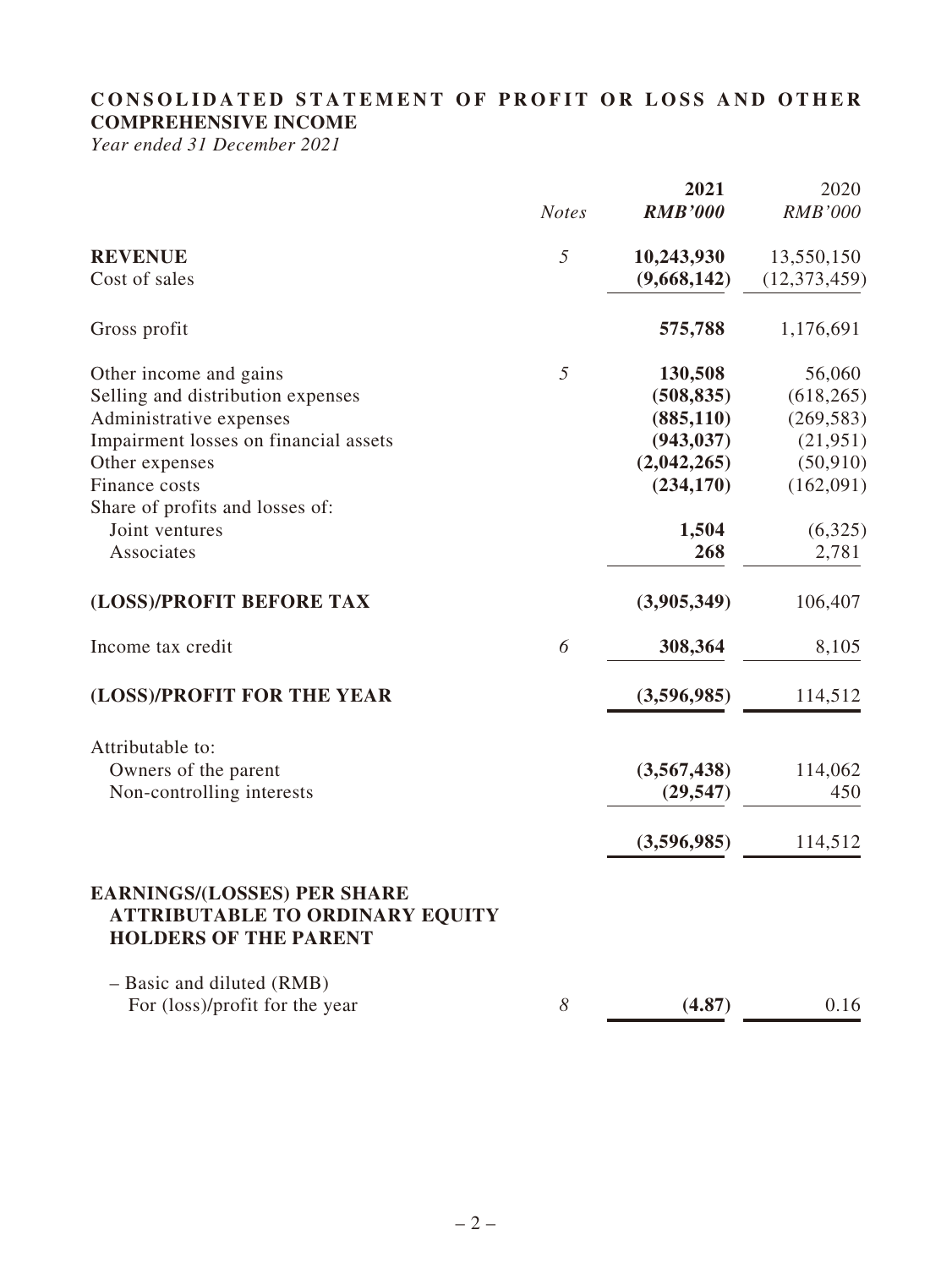# **CONSOLIDATED STATEMENT OF PROFIT OR LOSS AND OTHER COMPREHENSIVE INCOME (CONTINUED)**

*Year ended 31 December 2021*

|                                                                                                                                                                                                                   | <b>Notes</b> | 2021<br><b>RMB'000</b>   | 2020<br><b>RMB'000</b> |
|-------------------------------------------------------------------------------------------------------------------------------------------------------------------------------------------------------------------|--------------|--------------------------|------------------------|
| (LOSS)/PROFIT FOR THE YEAR                                                                                                                                                                                        |              | (3,596,985)              | 114,512                |
| <b>OTHER COMPREHENSIVE INCOME</b><br>Other comprehensive income that may be reclassified<br>to profit or loss in subsequent periods:<br>Exchange differences on translation of foreign                            |              |                          |                        |
| operations                                                                                                                                                                                                        |              | (4,238)                  | 1,147                  |
| Share of other comprehensive loss of joint ventures                                                                                                                                                               |              | (7,620)                  | (9,085)                |
| Net other comprehensive loss that may be reclassified<br>to profit or loss in subsequent periods                                                                                                                  |              | (11, 858)                | (7,938)                |
| Other comprehensive income that will not be<br>reclassified to profit or loss in subsequent periods:<br>Equity investments designated at fair value through<br>other comprehensive loss:<br>Changes in fair value |              | (149)                    | (35, 465)              |
| Income tax effect<br>Impairment of deferred tax assets                                                                                                                                                            |              | 36<br>(10,207)           | 8,866                  |
|                                                                                                                                                                                                                   |              | (10, 320)                | (26, 599)              |
| Net other comprehensive loss that will not be<br>reclassified to profit or loss in subsequent periods                                                                                                             |              | (10, 320)                | (26, 599)              |
| <b>OTHER COMPREHENSIVE LOSS</b><br>FOR THE YEAR, NET OF TAX                                                                                                                                                       |              | (22, 178)                | (34, 537)              |
| <b>TOTAL COMPREHENSIVE (LOSS)/INCOME</b><br><b>FOR THE YEAR</b>                                                                                                                                                   |              | (3,619,163)              | 79,975                 |
| Attributable to:<br>Owners of the parent<br>Non-controlling interests                                                                                                                                             |              | (3,589,431)<br>(29, 732) | 79,776<br>199          |
|                                                                                                                                                                                                                   |              | (3,619,163)              | 79,975                 |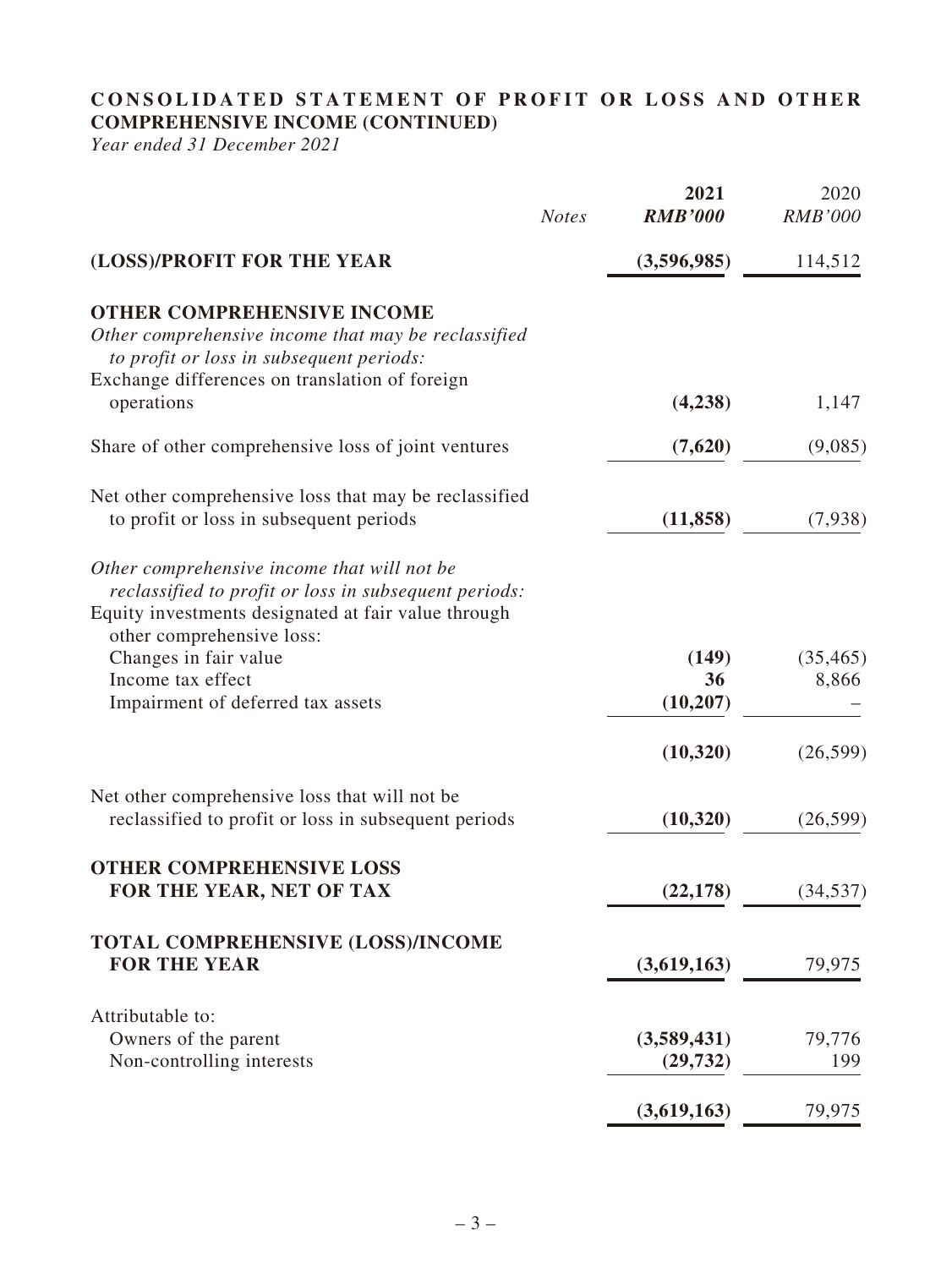# **CONSOLIDATED STATEMENT OF FINANCIAL POSITION**

*31 December 2021*

|                                                       |              | 2021           | 2020           |
|-------------------------------------------------------|--------------|----------------|----------------|
|                                                       | <b>Notes</b> | <b>RMB'000</b> | <b>RMB'000</b> |
| <b>NON-CURRENT ASSETS</b>                             |              |                |                |
| Property, plant and equipment                         |              | 66,710         | 85,449         |
| Right-of-use assets                                   |              | 282,565        | 308,607        |
| Goodwill                                              |              |                | 50,521         |
| Other intangible assets                               |              | 3,557          | 7,057          |
| Investments in joint ventures                         |              | 54,531         | 60,646         |
| Investments in associates                             |              | 255,455        | 255,187        |
| Debt instrument at amortised cost                     |              | 500            | 500            |
| Equity investments designated at fair value           |              |                |                |
| through other comprehensive income                    |              | 1,009          | 1,158          |
| Deferred tax assets                                   |              |                | 64,317         |
| Total non-current assets                              |              | 664,327        | 833,442        |
| <b>CURRENT ASSETS</b>                                 |              |                |                |
| Inventories                                           |              | 294,308        | 2,562,492      |
| Trade and bills receivables                           | 9            | 2,892,151      | 2,986,639      |
| Prepayments, other receivables and other assets       |              | 2,167,047      | 1,665,331      |
| Financial assets at fair value through profit or loss |              | 104,399        | 102,171        |
| Due from related parties                              |              | 431,922        | 60,187         |
| Pledged deposits                                      |              | 729,355        | 1,063,341      |
| Cash and cash equivalents                             |              | 91,225         | 71,413         |
| Total current assets                                  |              | 6,710,407      | 8,511,574      |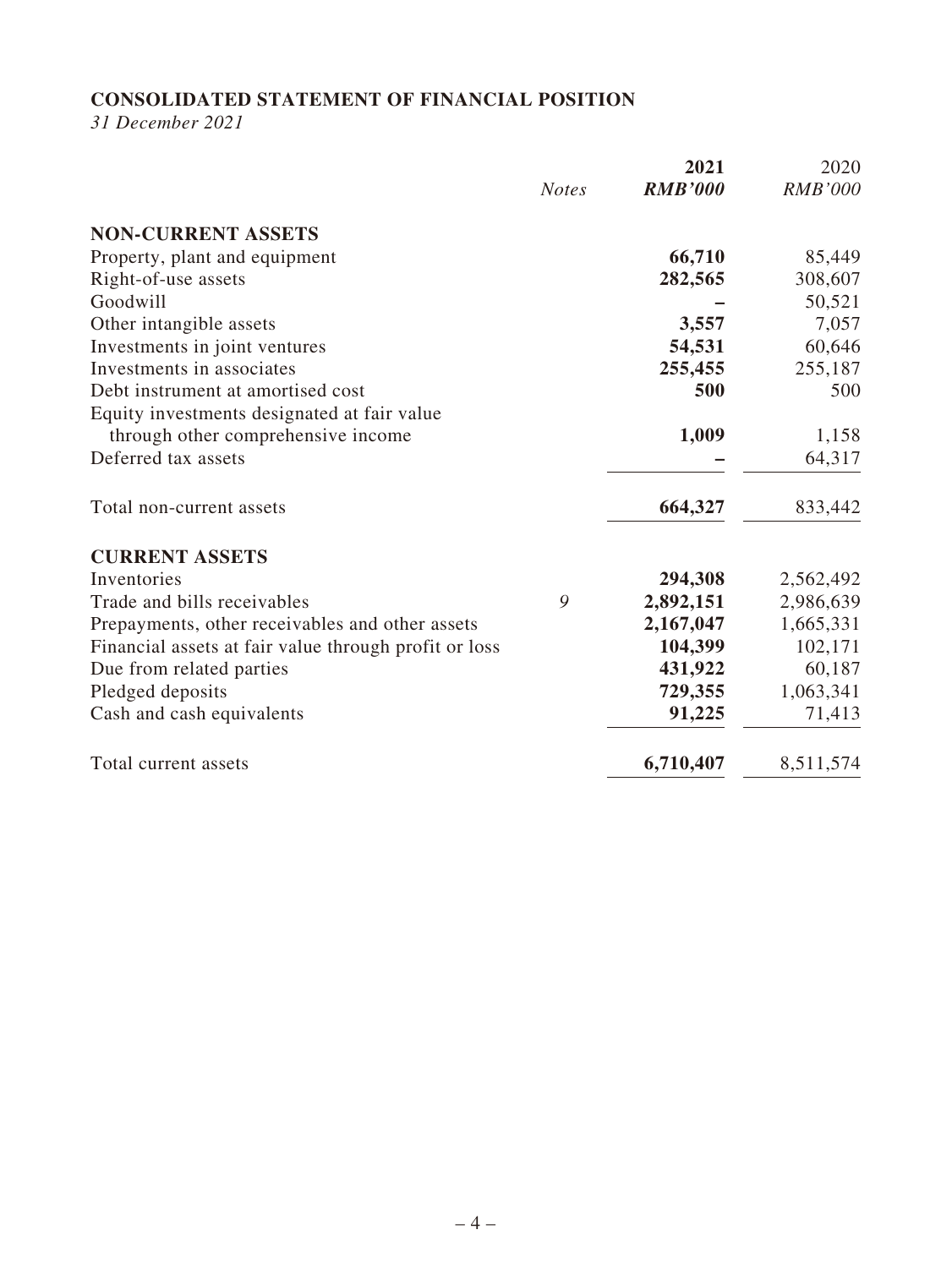# **CONSOLIDATED STATEMENT OF FINANCIAL POSITION (CONTINUED)**

*31 December 2021*

|                                              | <b>Notes</b> | 2021<br><b>RMB'000</b> | 2020<br><b>RMB'000</b> |
|----------------------------------------------|--------------|------------------------|------------------------|
| <b>CURRENT LIABILITIES</b>                   |              |                        |                        |
| Trade and bills payables                     | 10           | 719,194                | 784,573                |
| Other payables and accruals                  |              | 1,144,445              | 233,843                |
| Interest-bearing bank and other borrowings   |              | 2,139,954              | 2,719,334              |
| Lease liabilities                            |              | 115,354                | 133,524                |
| Due to related parties                       |              | 2,289,127              | 424,918                |
| Tax payable                                  |              | 8,630                  | 392,879                |
| Total current liabilities                    |              | 6,416,704              | 4,689,071              |
| <b>NET CURRENT ASSETS</b>                    |              | 293,703                | 3,822,503              |
| <b>TOTAL ASSETS LESS CURRENT LIABILITIES</b> |              | 958,030                | 4,655,945              |
| <b>NON-CURRENT LIABILITIES</b>               |              |                        |                        |
| Long term borrowings                         |              | 17,970                 | 21,498                 |
| Deferred tax liabilities                     |              | 1,700                  |                        |
| Lease liabilities                            |              | 182,622                | 186,941                |
| Other long-term liabilities                  |              | 37,742                 |                        |
| <b>NET ASSETS</b>                            |              | 717,996                | 4,447,506              |
| <b>EQUITY</b>                                |              |                        |                        |
| Equity attributable to owners of the parent  |              |                        |                        |
| Share capital                                |              | 732,460                | 732,460                |
| Reserves                                     |              | (27,378)               | 3,552,600              |
|                                              |              | 705,082                | 4,285,060              |
| <b>Non-controlling interests</b>             |              | 12,914                 | 162,446                |
| <b>Total equity</b>                          |              | 717,996                | 4,447,506              |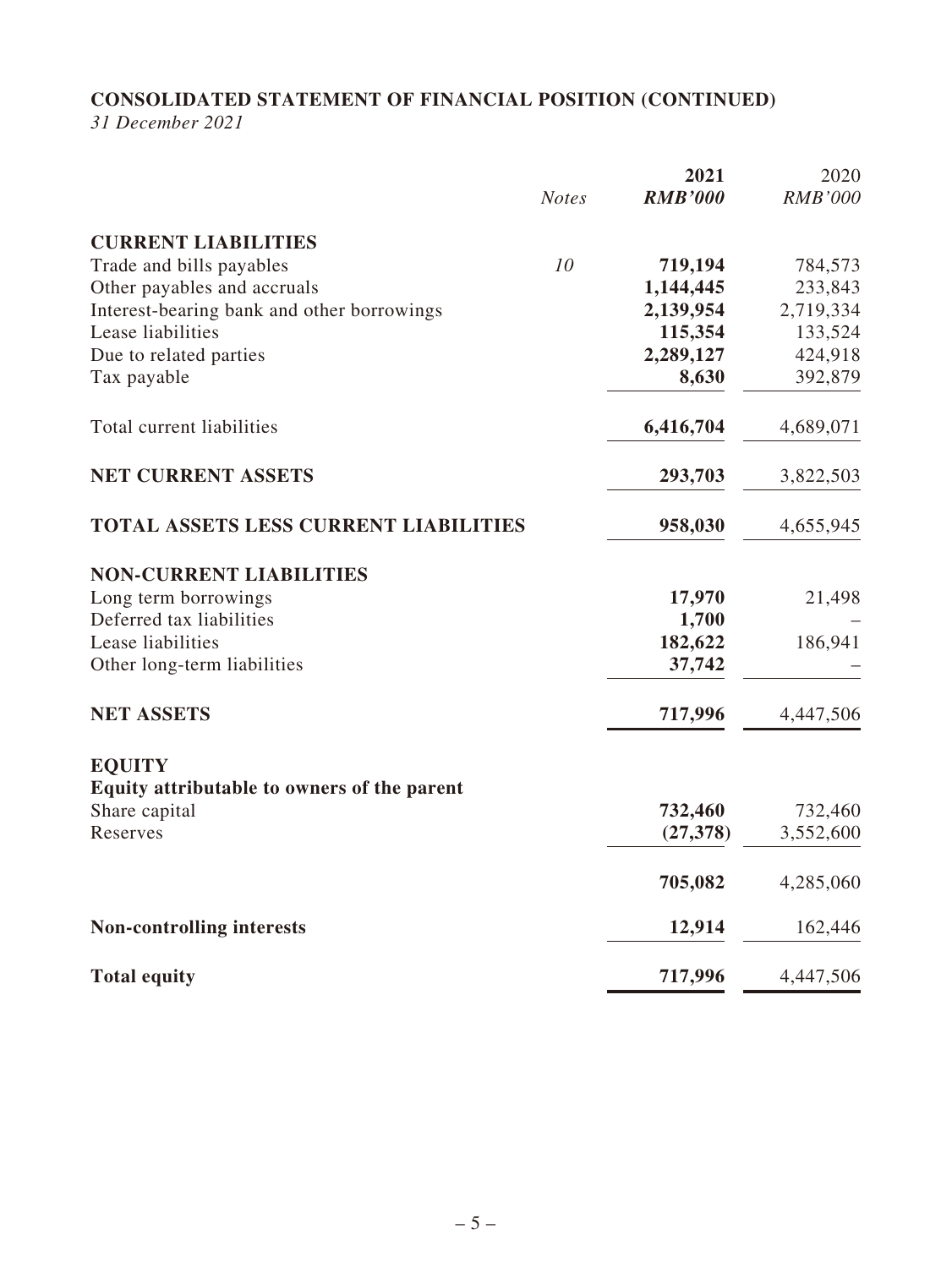# **NOTES TO FINANCIAL STATEMENTS**

*31 December 2021*

#### **1. CORPORATE AND GROUP INFORMATION**

The Company is a joint stock company with limited liability established in the People's Republic of China ("**PRC**"). The registered office of the Company is located at No. 101, 4/F, C Yi'an Business Building, 18 Building Yi'an Jiayuan, Beiwa West, Haidian District, Beijing, the PRC.

During the year, the Company and its subsidiaries (collectively referred to as the "**Group**") were principally engaged in the sales of mobile telecommunications devices and accessories, and the provision of related services.

In the opinion of the directors, before Zhuhai Huafa Industrial Investment Holding Co., Ltd. and Hong Kong Huafa Investment Holdings Limited (collectively referred to as "**Huafa Group**") becoming the controlling shareholder, the then controlling shareholders of the Company were Mr. Liu Donghai, Mr. Liu Songshan, Ms. Liu Hua, Ms. Liu Wencui and Ms. Liu Yongmei, who are siblings (the "**Liu Family**").

Huafa Group acquired 67.77% of the Company's equity interests from the Liu Family and other original shareholders in the first half of 2021, and under a concert party agreement with the Liu Family, controlled a total voting right of 90.76% of the Company.

#### **2. BASIS OF PREPARATION**

These financial statements have been prepared in accordance with International Financial Reporting Standards ("**IFRSs**") (which include all International Financial Reporting Standards, International Accounting Standards ("**IASs**") and Interpretations) issued by the International Accounting Standards Board ("**IASB**"), and the disclosure requirements of the Hong Kong Companies Ordinance. They have been prepared under the historical cost convention, except for equity investments which have been measured at fair value. These financial statements are presented in Renminbi ("**RMB**") and all values are rounded to the nearest thousand except when otherwise indicated.

#### **Basis of consolidation**

The consolidated financial statements include the financial statements of the Group for the year ended 31 December 2021. A subsidiary is an entity, directly or indirectly, controlled by the Company. Control is achieved when the Group is exposed, or has rights, to variable returns from its involvement with the investee and has the ability to affect those returns through its power over the investee (i.e., existing rights that give the Group the current ability to direct the relevant activities of the investee).

When the Company has, directly or indirectly, less than a majority of the voting or similar rights of an investee, the Group considers all relevant facts and circumstances in assessing whether it has power over an investee, including:

- (a) the contractual arrangement with the other vote holders of the investee;
- (b) rights arising from other contractual arrangements; and
- (c) the Group's voting rights and potential voting rights.

The financial statements of the subsidiaries are prepared for the same reporting period as the Company, using consistent accounting policies. The results of subsidiaries are consolidated from the date on which the Group obtains control, and continue to be consolidated until the date that such control ceases.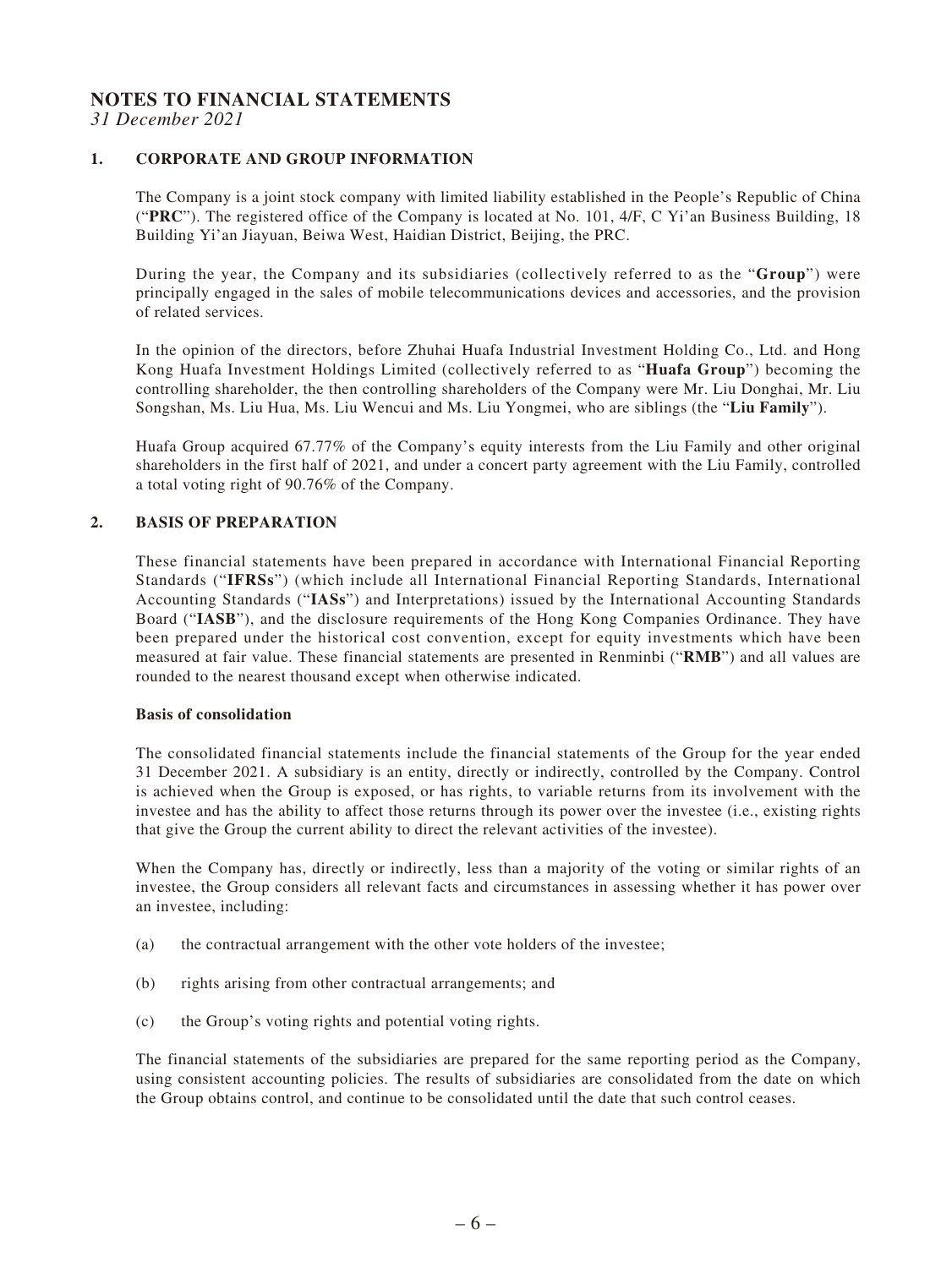Profit or loss and each component of other comprehensive income are attributed to the owners of the parent of the Group and to the non-controlling interests, even if this results in the non-controlling interests having a deficit balance. All intra-group assets and liabilities, equity, income, expenses and cash flows relating to transactions between members of the Group are eliminated in full on consolidation.

The Group reassesses whether or not it controls an investee if facts and circumstances indicate that there are changes to one or more of the three elements of control described above. A change in the ownership interest of a subsidiary, without a loss of control, is accounted for as an equity transaction.

If the Group loses control over a subsidiary, it derecognises (i) the assets (including goodwill) and liabilities of the subsidiary, (ii) the carrying amount of any non-controlling interest and (iii) the cumulative translation differences recorded in equity; and recognises (i) the fair value of the consideration received, (ii) the fair value of any investment retained and (iii) any resulting surplus or deficit in profit or loss. The Group's share of components previously recognised in other comprehensive income is reclassified to profit or loss or retained profits, as appropriate, on the same basis as would be required if the Group had directly disposed of the related assets or liabilities.

#### **3. CHANGES IN ACCOUNTING POLICIES AND DISCLOSURES**

The Group has adopted the following new and revised IFRSs for the first time for the current year's financial statements.

| Amendments to IFRS 9. IAS 39 and | Interest Rate Benchmark Reform – Phase 2              |
|----------------------------------|-------------------------------------------------------|
| IFRS 7, IFRS 4 and IFRS 16       |                                                       |
| Amendment to IAS 16              | Covid-19-Related Rent Concessions beyond 30 June 2021 |
|                                  | (early adopted)                                       |

The nature and the impact of the revised IFRSs are described below:

(a) Amendments to IFRS 9, IAS 39, IFRS 7, IFRS 4 and IFRS 16 address issues not dealt with in the previous amendments which affect financial reporting when an existing interest rate benchmark is replaced with an alternative risk-free rate ("**RFR**"). The amendments provide a practical expedient to allow the effective interest rate to be updated without adjusting the carrying amount of financial assets and liabilities when accounting for changes in the basis for determining the contractual cash flows of financial assets and liabilities, if the change is a direct consequence of the interest rate benchmark reform and the new basis for determining the contractual cash flows is economically equivalent to the previous basis immediately preceding the change. In addition, the amendments permit changes required by the interest rate benchmark reform to be made to hedge designations and hedge documentation without the hedging relationship being discontinued. Any gains or losses that could arise on transition are dealt with through the normal requirements of IFRS 9 to measure and recognise hedge ineffectiveness. The amendments also provide a temporary relief to entities from having to meet the separately identifiable requirement when an RFR is designated as a risk component. The relief allows an entity, upon designation of the hedge, to assume that the separately identifiable requirement is met, provided the entity reasonably expects the RFR risk component to become separately identifiable within the next 24 months. Furthermore, the amendments require an entity to disclose additional information to enable users of financial statements to understand the effect of interest rate benchmark reform on an entity's financial instruments and risk management strategy.

The Group had no interest-bearing bank and other borrowings denominated in Hong Kong dollars based on the Hong Kong Interbank Offered Rate and United States dollars based on the London Interbank Offered Rate as at 31 December 2021.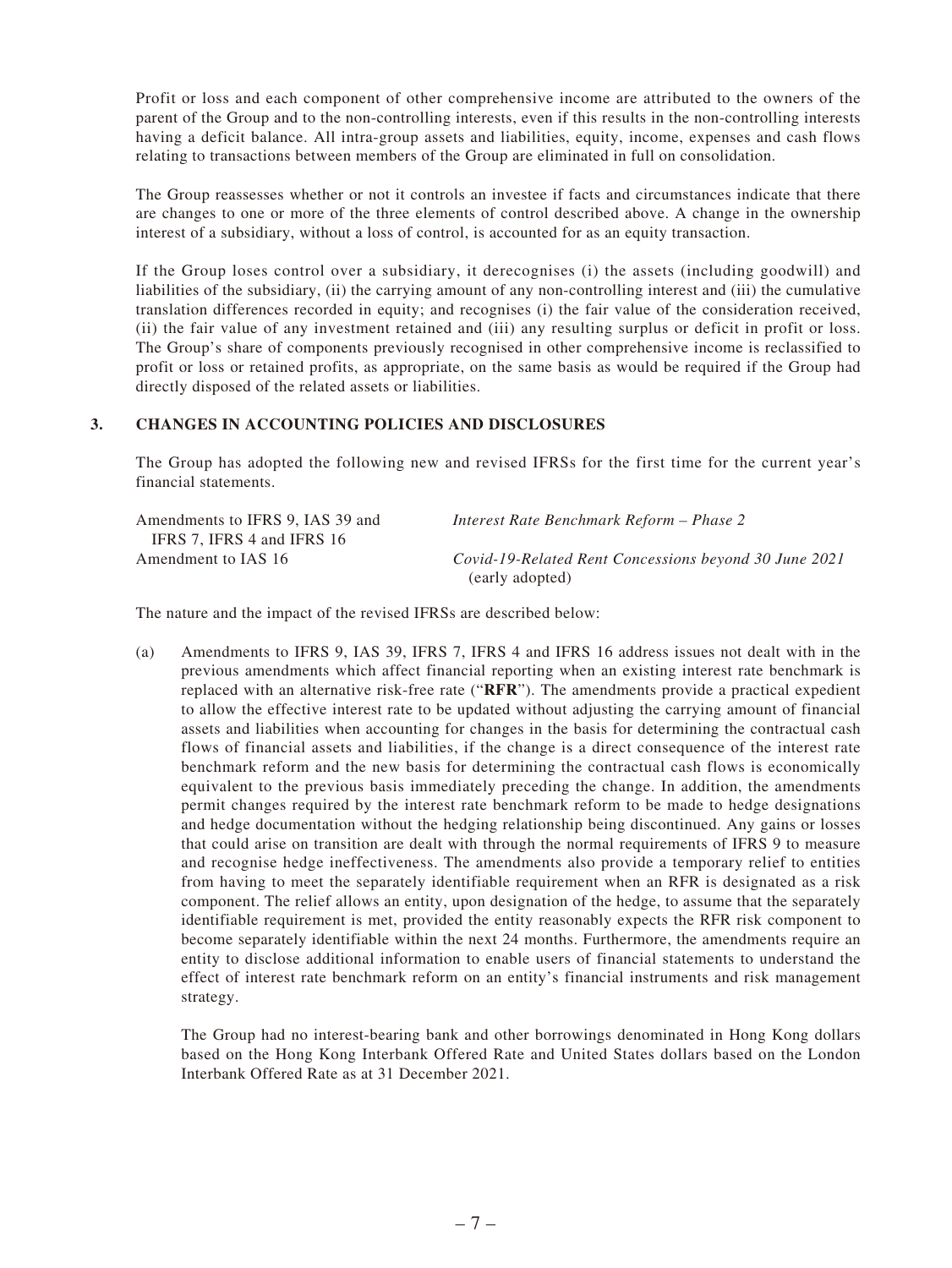(b) Amendment to IFRS 16 issued in March 2021 extends the availability of the practical expedient for lessees to elect not to apply lease modification accounting for rent concessions arising as a direct consequence of the Covid-19 pandemic by 12 months. Accordingly, the practical expedient applies to rent concessions for which any reduction in lease payments affects only payments originally due on or before 30 June 2022, provided the other conditions for applying the practical expedient are met. The amendment is effective retrospectively for annual periods beginning on or after 1 April 2021 with any cumulative effect of initially applying the amendment recognised as an adjustment to the opening balance of retained profits at the beginning of the current accounting period. Earlier application is permitted.

The Group has early adopted the amendment on 1 January 2021. The Group has early adopted the amendment on 1 January 2021 and applied the practical expedient during the year ended 31 December 2021 to all rent concessions granted by the lessors that affected only payments originally due on or before 30 June 2022 as a direct consequence of the Covid-19 pandemic. A reduction in the lease payments arising from the rent concessions of RMB2,079,000 has been accounted for as a variable lease payment by derecognising part of the lease liabilities and crediting to profit or loss for the year ended 31 December 2021. There was no impact on the opening balance of equity as at 1 January 2021.

#### **4. ISSUED BUT NOT YET EFFECTIVE INTERNATIONAL FINANCIAL REPORTING STANDARDS**

The Group has not applied the following new and revised IFRSs, which have been issued but are not yet effective, in the financial statements:

| Amendments to IFRS 3                               | Reference to the Conceptual Framework <sup>1</sup>                                                    |
|----------------------------------------------------|-------------------------------------------------------------------------------------------------------|
| Amendments to IFRS 10 and IAS 28                   | Sale or Contribution of Assets between an Investor and<br>its Associate or Joint Venture <sup>3</sup> |
| Amendments to IAS 1 and IAS                        | Disclosure of Accounting Policies <sup>2</sup>                                                        |
| Practice Statement 2                               |                                                                                                       |
| Amendments to IAS 8                                | Definition of Accounting Estimates <sup>2</sup>                                                       |
| Amendments to IAS 12                               | Deferred Tax related to Assets and Liabilities arising<br>from a Single Transaction <sup>2</sup>      |
| Amendments to IAS 1                                | Classification of Liabilities as Current or Non-current <sup>2</sup>                                  |
| Amendments to IAS 16                               | Property, Plant and Equipment: Proceeds<br>before Intended Use <sup>1</sup>                           |
| Amendments to IAS 37                               | Onerous Contracts – Cost of Fulfilling a Contract <sup>1</sup>                                        |
| Annual Improvements to IFRS Standards<br>2018-2020 | Amendments to IFRS 1, IFRS 9, Illustrative Examples<br>accompanying IFRS 16, and IAS 41 <sup>1</sup>  |

1 Effective for annual periods beginning on or after 1 January 2022

2 Effective for annual periods beginning on or after 1 January 2023

3 No mandatory effective date yet determined but available for adoption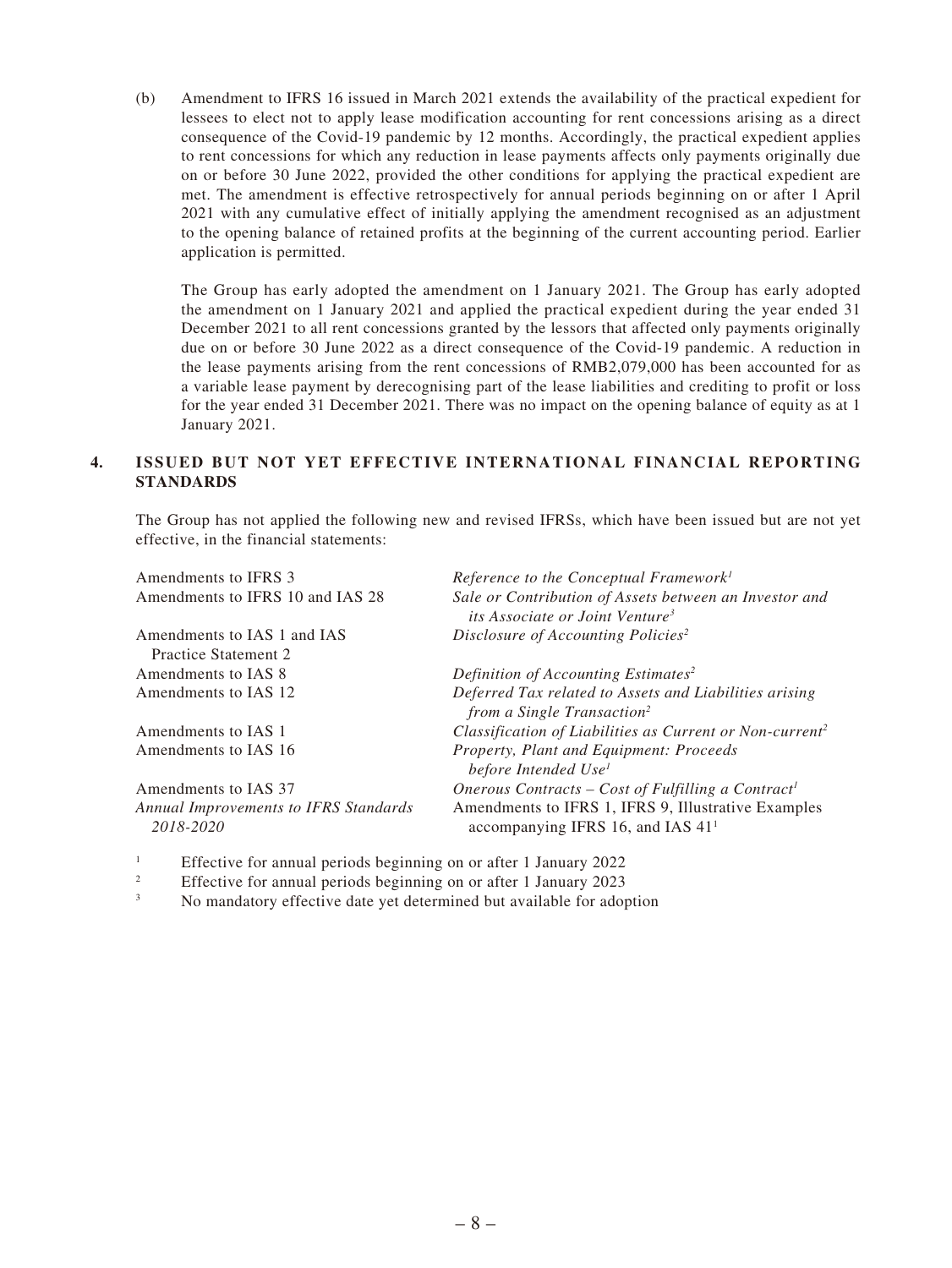#### **5. REVENUE, OTHER INCOME AND GAINS**

An analysis of revenue is as follows:

|                                                            | <b>Year ended 31 December</b> |                |
|------------------------------------------------------------|-------------------------------|----------------|
|                                                            | 2021                          | 2020           |
|                                                            | <b>RMB'000</b>                | <i>RMB'000</i> |
| <b>Revenue from contracts with customers</b>               |                               |                |
| Sales of mobile telecommunications devices and accessories | 9,787,866                     | 13,246,324     |
| Including:                                                 |                               |                |
| Retail                                                     | 3,412,568                     | 4,956,717      |
| Sales to franchisees                                       | 918,894                       | 1,017,517      |
| Wholesale                                                  | 5,456,404                     | 7,272,090      |
| Service income from mobile carriers                        | 250,879                       | 138,631        |
| Other service fee income                                   | 205,185                       | 165,195        |
|                                                            | 10,243,930                    | 13,550,150     |

# **Disaggregated revenue information**

### *Segment*

#### *Mobile telecommunications devices*

|                                             | <b>Year ended 31 December</b> |                |
|---------------------------------------------|-------------------------------|----------------|
|                                             | 2021                          | 2020           |
|                                             | <b>RMB'000</b>                | <i>RMB'000</i> |
| <b>Geographical markets</b>                 |                               |                |
| Mainland China                              | 9,842,207                     | 12,951,542     |
| Spain                                       | 393,612                       | 597,235        |
| Bangladesh                                  |                               | 954            |
| India                                       |                               | 419            |
| Romania                                     | 2,250                         |                |
| Bulgaria                                    | 5,861                         |                |
| Total revenue from contracts with customers | 10,243,930                    | 13,550,150     |
| Timing of revenue recognition               |                               |                |
| Goods transferred at a point in time        | 9,787,866                     | 13,246,324     |
| Services transferred over time              | 456,064                       | 303,826        |
| Total revenue from contracts with customers | 10,243,930                    | 13,550,150     |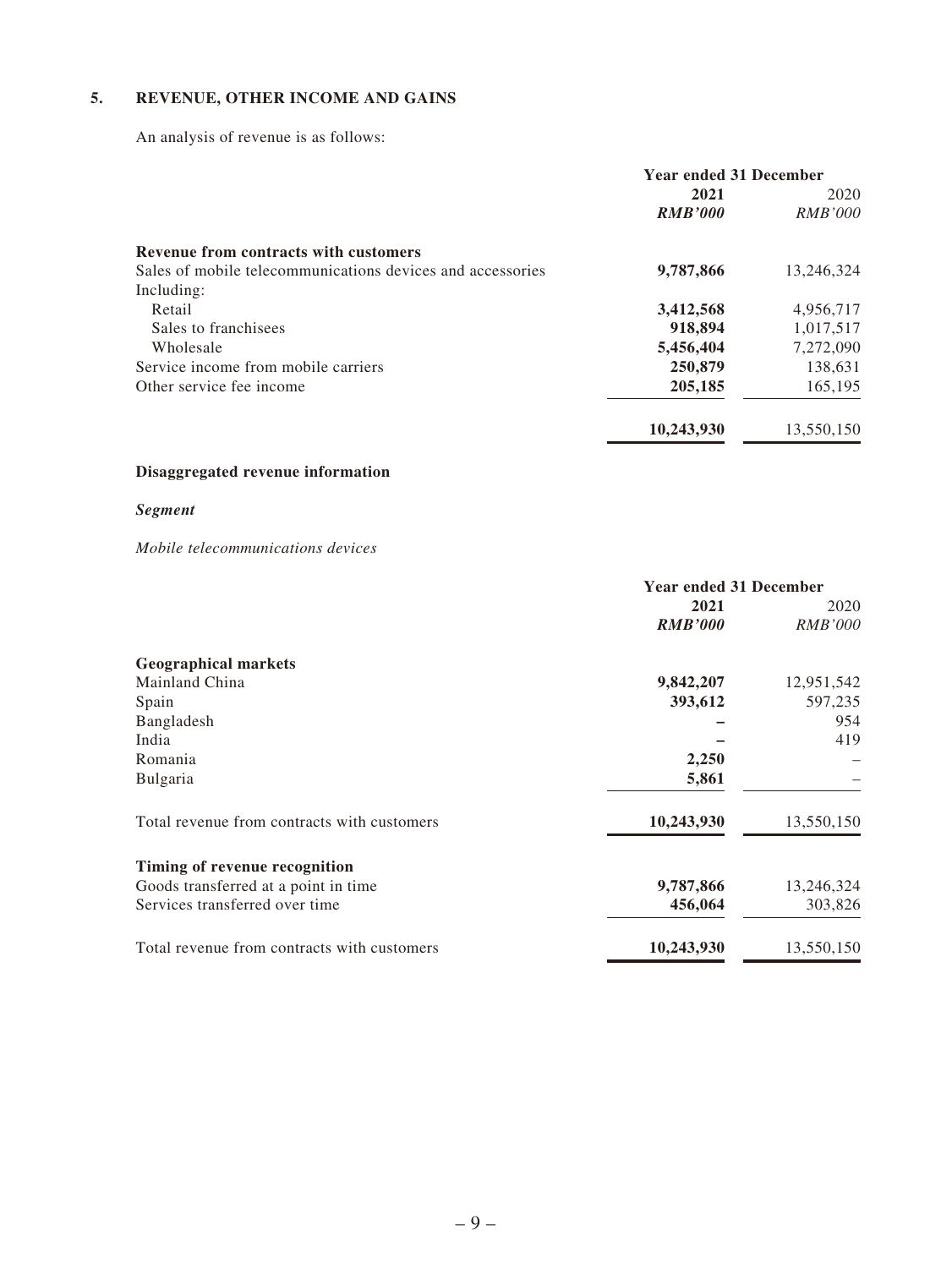|                                                            | <b>Year ended 31 December</b> |                |
|------------------------------------------------------------|-------------------------------|----------------|
|                                                            | 2021                          | 2020           |
|                                                            | <b>RMB'000</b>                | <b>RMB'000</b> |
| Other income                                               |                               |                |
| Interest income                                            | 17,630                        | 24,133         |
| Government grants (note $(a)$ )                            | 6,747                         | 26,035         |
| Others                                                     | 102,884                       | 4,365          |
|                                                            | 127,261                       | 54,533         |
| Gains                                                      |                               |                |
| Fair value gain on financial assets at fair value          |                               |                |
| through profit or loss                                     | 3,219                         | 966            |
| Gain on disposal of a joint venture                        |                               | 407            |
| Gain on financial investment                               | 3                             |                |
| Gain on foreign exchange                                   | 25                            |                |
| Gain on disposal of items of property, plant and equipment |                               | 154            |
|                                                            | 3,247                         | 1,527          |
|                                                            | 130,508                       | 56,060         |

*Note (a):* The amount represents grants received from local PRC government authorities by the Group's subsidiaries in connection with certain financial subsidies and tax refunds to support local businesses. There are no unfulfilled conditions and other contingencies attached to these government grants.

#### **6. INCOME TAX CREDIT/EXPENSE**

The provision for PRC current income tax is based on the statutory rate of 25% of the assessable profits of the Group as determined in accordance with the PRC Corporate Income Tax Law which became effective on 1 January 2008, except for Sichuan Yijialong Communication Technology Chain Co., Ltd. and Dixin Simaier Technology (Guangdong) Co., Ltd., two subsidiaries of the Company, which were subject to tax at preferential rates of 15% and 12.5%, respectively, for the year ended 31 December 2021. The major components of income tax expense/credit are as follows:

|                                                       | <b>Year ended 31 December</b> |                |
|-------------------------------------------------------|-------------------------------|----------------|
|                                                       | 2021                          | 2020           |
|                                                       | <b>RMB'000</b>                | <i>RMB'000</i> |
| Current:                                              |                               |                |
| Tax charge/(credit) for the year                      | 4,597                         | (17,035)       |
| Tax credit in respect of losses in the current period | (368, 807)                    |                |
| Deferred:                                             | 55,846                        | 8,930          |
| Total tax credit for the year                         | (308, 364)                    | (8,105)        |

#### **7. DIVIDEND**

The Directors did not propose a dividend for the year ended 31 December 2021.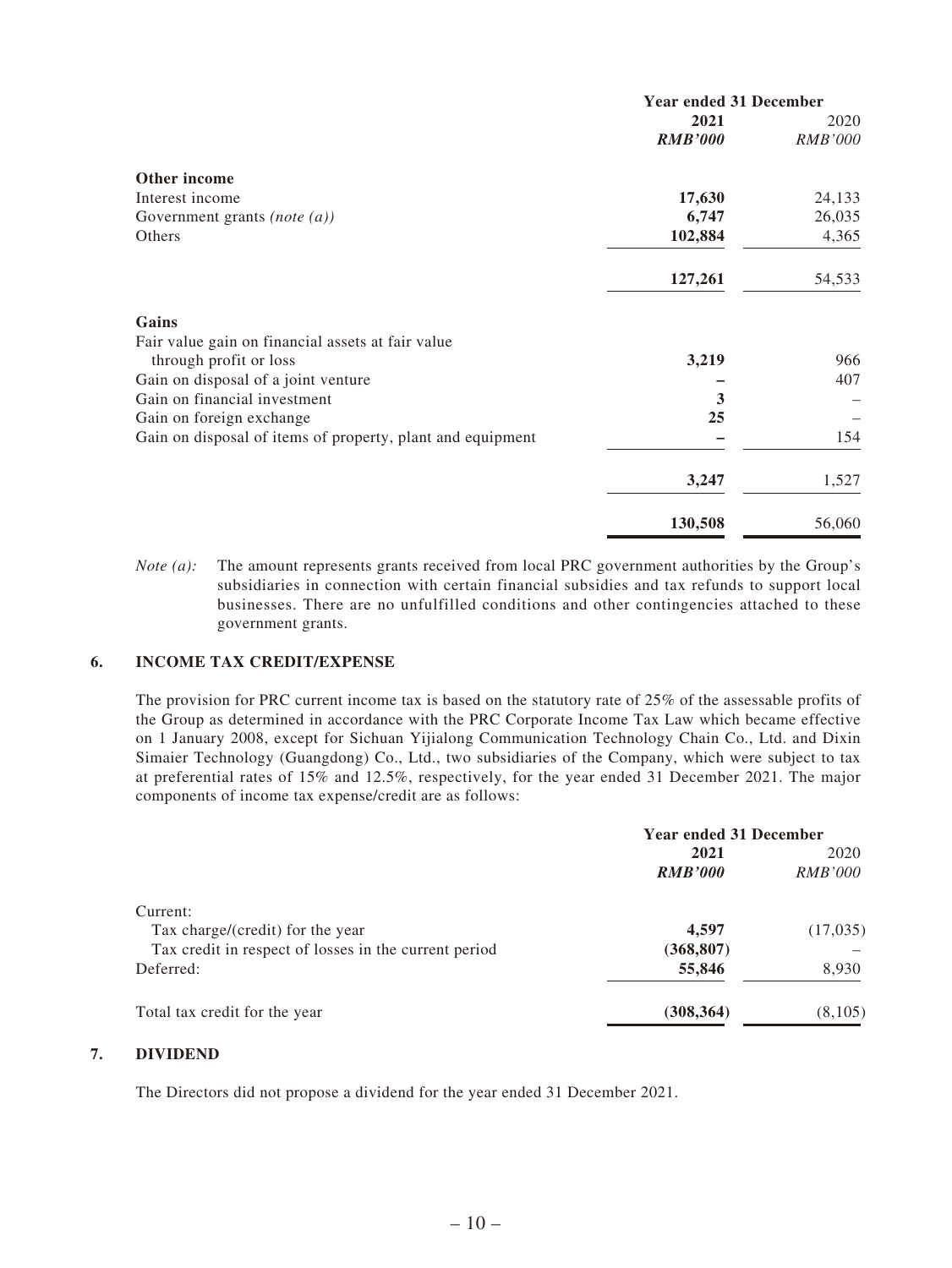#### **8. (LOSS)/EARNINGS PER SHARE ATTRIBUTABLE TO ORDINARY EQUITY HOLDERS OF THE PARENT**

The calculation of basic earnings/(loss) per share is based on the profit/(loss) attributable to ordinary equity holders of the parent and the weighted average number of ordinary shares of 732,460,000 (2020: 731,202,000) in issue during the year.

The Group had no potentially dilutive ordinary shares in issue during the years ended 31 December 2021 and 2020.

The calculation of basic (loss)/earnings per share is based on:

|    |                                                                     | <b>Year ended 31 December</b> |                |
|----|---------------------------------------------------------------------|-------------------------------|----------------|
|    |                                                                     | 2021                          | 2020           |
|    |                                                                     | <b>RMB'000</b>                | RMB'000        |
|    | <b>Earnings</b>                                                     |                               |                |
|    | (Loss)/profit attributable to ordinary equity holders of the parent |                               |                |
|    | used in the basic (loss)/earnings per share calculation             | (3,567,438)                   | 114,062        |
|    | <b>Shares</b>                                                       |                               |                |
|    | Weighted average number of ordinary shares in issue during the      |                               |                |
|    | year used in the basic earnings per share calculation               | 732,460,000                   | 731,202,000    |
| 9. | <b>TRADE AND BILLS RECEIVABLES</b>                                  |                               |                |
|    |                                                                     | As at 31 December             |                |
|    |                                                                     | 2021                          | 2020           |
|    |                                                                     | <b>RMB'000</b>                | <b>RMB'000</b> |
|    | Trade receivables                                                   | 3,137,229                     | 3,070,587      |
|    | Bills receivable                                                    | 531                           | 57,370         |
|    | Impairment                                                          | (245,609)                     | (141, 318)     |
|    |                                                                     | 2,892,151                     | 2,986,639      |

The Group grants different credit periods to customers. The Group's retail sales to consumers are cash sales. Credit periods are offered to customers of volume sales of telecommunications devices and accessories. The credit periods offered to customers of volume sales are considered on a case-by-case basis. The Group maintains strict control over and closely monitors its outstanding receivables to minimise credit risk. Overdue balances are reviewed regularly by management. In view of the aforementioned and the fact that the Group's trade receivables relate to a large number of diversified customers, there is no significant concentration of credit risk. Trade receivables are non-interest-bearing.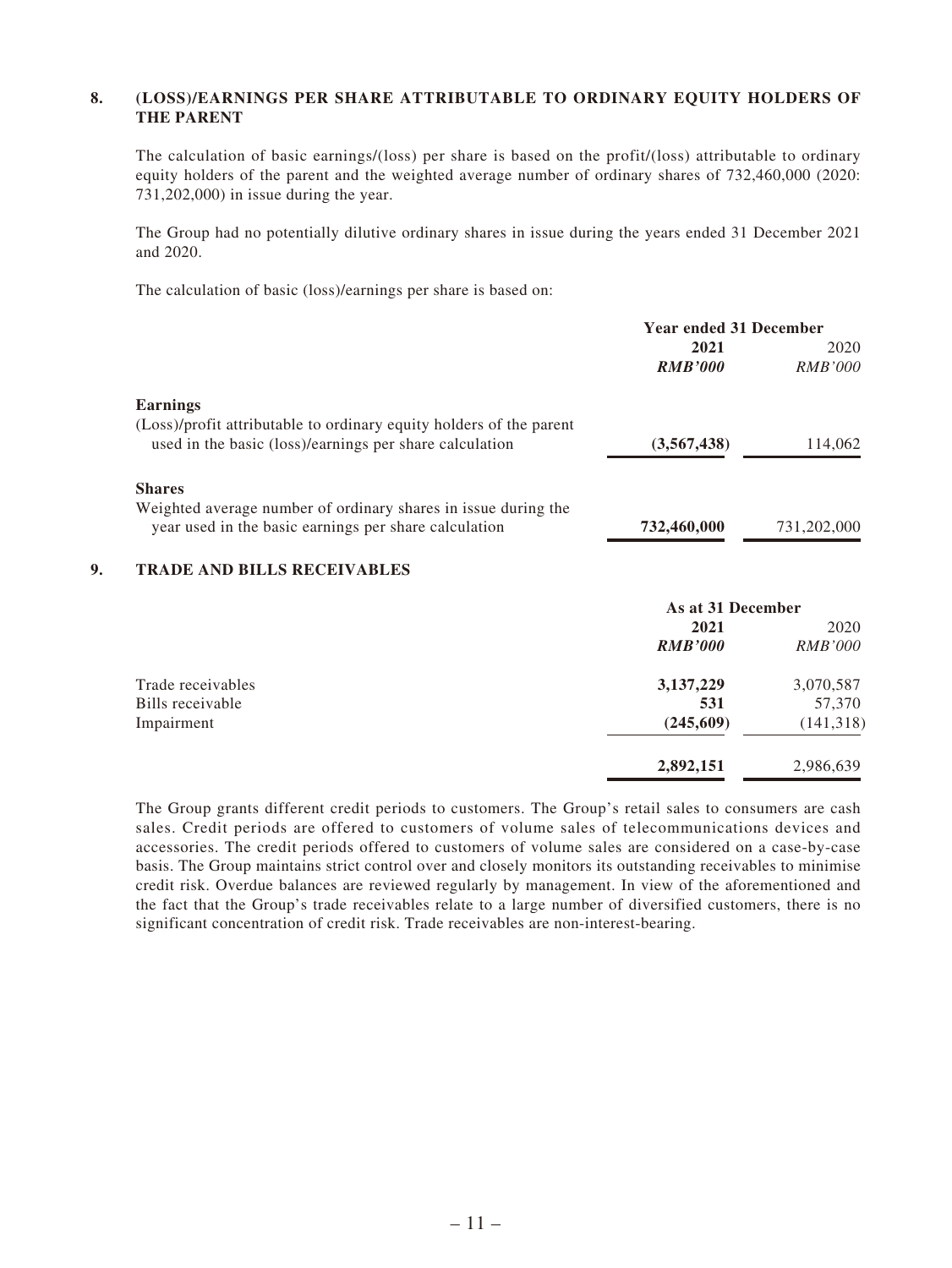An ageing analysis of the trade receivables as at the end of the reporting period, based on the invoice date and net of loss allowance, is as follows:

|                 | As at 31 December |                |
|-----------------|-------------------|----------------|
|                 | 2021              | 2020           |
|                 | <b>RMB'000</b>    | <i>RMB'000</i> |
| Within 90 days  | 861,280           | 2,720,258      |
| 91 to 180 days  | 1,403,683         | 100,282        |
| 181 to 365 days | 227,237           | 117,086        |
| Over 1 year     | 399,951           | 49,013         |
|                 | 2,892,151         | 2,986,639      |

The movements in the loss allowance for impairment of trade receivables are as follows:

|                                     | As at 31 December |                |
|-------------------------------------|-------------------|----------------|
|                                     | 2021              | 2020           |
|                                     | <b>RMB'000</b>    | <i>RMB'000</i> |
| At beginning of year                | 141,318           | 126,103        |
| <b>Impairment</b> losses            | 627,756           | 17,373         |
| Amount written off as uncollectible | (523, 465)        | (2,158)        |
| At end of year                      | 245,609           | 141,318        |

An impairment analysis is performed at each reporting date using a provision matrix to measure expected credit losses. The provision rates are based on days past due for groupings of various customer segments with similar loss patterns (i.e., by geographical region, product type, customer type and rating, and coverage by letters of credit or other forms of credit insurance). The calculation reflects the probabilityweighted outcome, the time value of money and reasonable and supportable information that is available at the reporting date about past events, current conditions and forecasts of future economic conditions.

#### **10. TRADE AND BILLS PAYABLES**

|                | As at 31 December |                |
|----------------|-------------------|----------------|
|                | 2021              | 2020           |
|                | <b>RMB'000</b>    | <i>RMB'000</i> |
| Trade payables | 276,234           | 294,573        |
| Bills payable  | 442,960           | 490,000        |
|                | 719,194           | 784,573        |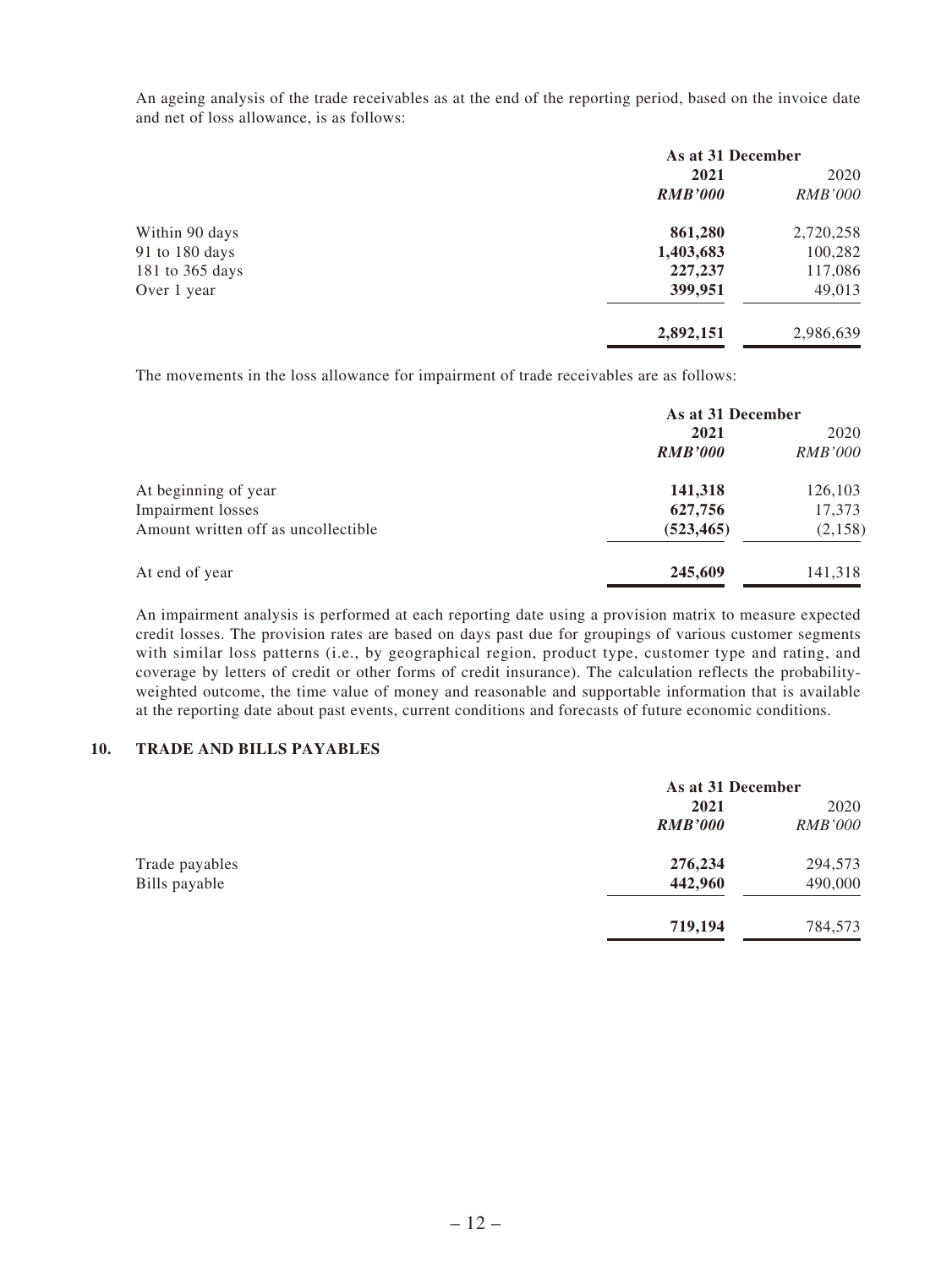An ageing analysis of the outstanding trade and bills payables as at the end of the reporting period, based on the invoice date, is as follows:

|                 | As at 31 December |                |
|-----------------|-------------------|----------------|
|                 | 2021              | 2020           |
|                 | <b>RMB'000</b>    | <i>RMB'000</i> |
| Within 90 days  | 204,830           | 344,770        |
| 91 to 180 days  | 153,440           | 214,383        |
| 181 to 365 days | 313,738           | 221,901        |
| Over 1 year     | 47,186            | 3,519          |
|                 | 719,194           | 784,573        |

The trade payables are non-interest-bearing and are normally settled on terms of 30 to 45 days.

#### **11. EVENTS AFTER THE REPORTING PERIOD**

The outbreak of Covid-19 pandemic has a significant negative impact on the Group's business. Many of the Group's retail shops did not operate full business hours, or on an "on and off" basis during the reporting period, and this resulted in the complete shut down of retail shops as the pandemic is prolonged. The massive shut down of retail shops during the year resulted in significant writedown and impairment provision of inventories, trade receivables and other receivables. The Group also has to write off certain fixed assets such as leasehold improvements, furniture and fixtures, etc., right-of-use assets and rental and utilities deposits which are not recoverable.

With further waves of the pandemic subsequent to 31 December 2021, travel restrictions remain and certain cities introduced lockdown measures in order to contain the pandemic. These measures have a significant negative impact on the Group's business, and the retail sector as a whole which include all of the Group's customers. A number of the Group's retail shops were operating at an "on-and-off" basis, and may also shut down ultimately. However, the management is of the view that the Group's retail shops remaining are all with good quality and with better ability to sustain the downturn, and therefore the management is of the view that there will not be a massive shut down of retail shops of the scale of current year in the near future. It is challenging for the management to estimate, on the balance sheet date, whether further retail shops will be closed as the pandemic is prolonged. The management used its best estimate based on information available at that time in assessing impairment provisions on the balance sheet date.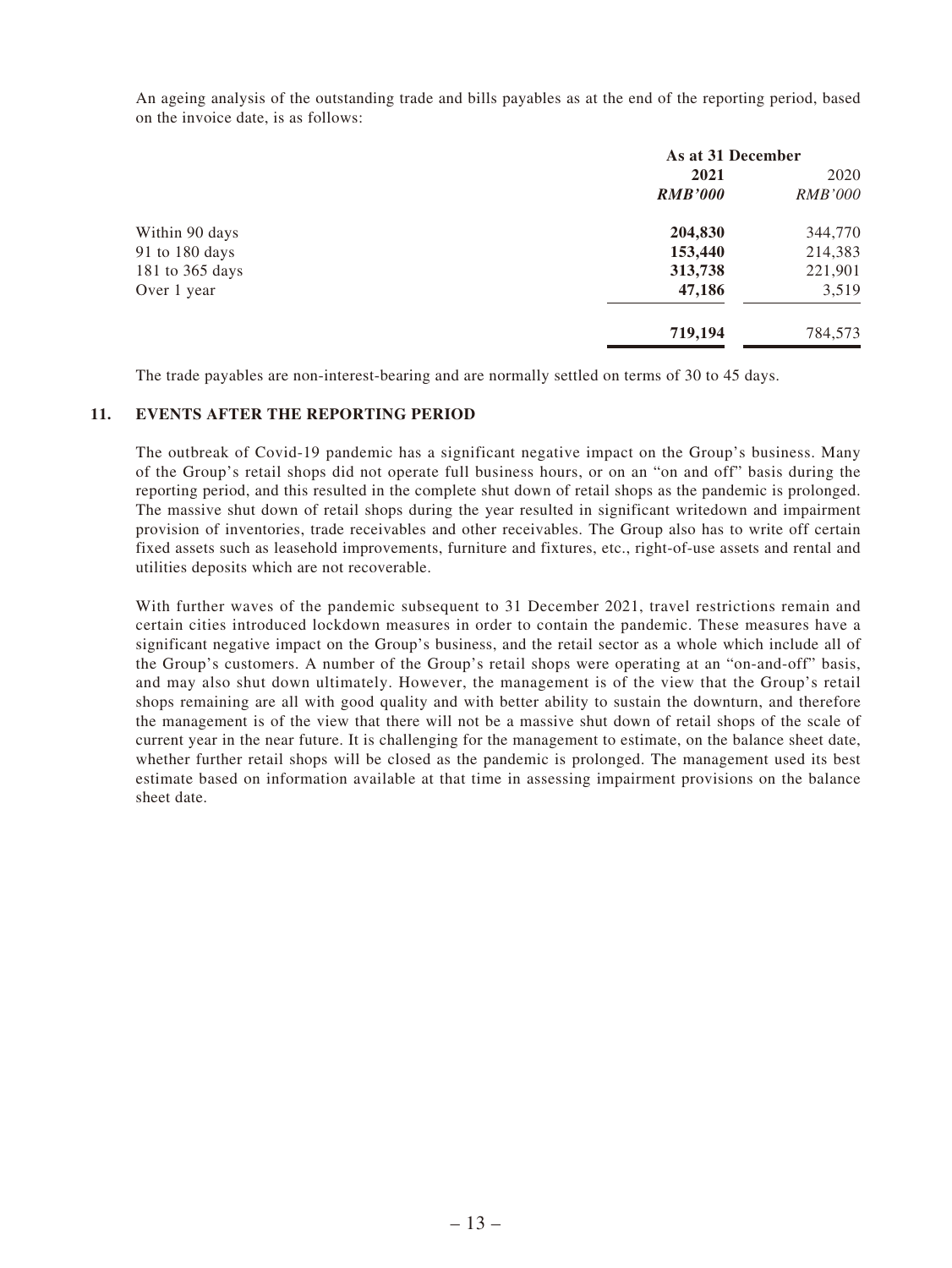# **MANAGEMENT DISCUSSION AND ANALYSIS**

## **I. BUSINESS REVIEW**

For the year ended 31 December 2021, the Group sold 3,525,000 mobile handsets, representing a decrease of 4,430,000 sets or 55.69% from 7,955,000 sets for the same period last year. Operating revenue for the year ended 31 December 2021 amounted to RMB10,243,930,000, representing a decrease of RMB3,306,220,000 or 24.40% from RMB13,550,150,000 for the same period last year. Net loss for the year ended 31 December 2021 amounted to RMB3,596,985,000, as compared to net profit of RMB114,512,000 for the same period last year.

# **II. FINANCIAL POSITION AND OPERATING RESULTS**

### **(i) Overview**

For the year ended 31 December 2021, the Group recorded a net loss of RMB3,596,985,000, as compared to net profit of RMB114,512,000 for the same period in 2020. The loss attributable to the owners of the parent of the Company for the year ended 31 December 2021 was RMB3,567,438,000, as compared to the net profit attributable to the owners of the parent of the Company of RMB114,062,000 for the same period in 2020.

### *1. Operating revenue*

For the year ended 31 December 2021, operating revenue of the Group amounted to RMB10,243,930,000, representing a decrease of RMB3,306,220,000 or 24.40% from the operating revenue of RMB13,550,150,000 for the same period in 2020. The decrease in revenue was primarily due to a decline in retail revenue because of a decrease in the number of our independent stores and store-in-store outlets as well as the decline in sales of our wholesale business. Our sales of mobile telecommunications devices and accessories include (i) sales in our retail business including our independently operated outlets and online channels; (ii) sales in our franchise business; and (iii) sales in our wholesale business. Revenue from our retail business includes revenue from sales of mobile telecommunications devices and accessories in our independent stores and store-in-store outlets, stores in cooperation with the mobile carriers, and online sales platforms. Revenue from our franchise business includes revenue from sales of mobile telecommunications devices and accessories to our franchisees. Revenue from our wholesale business includes revenue from sales of mobile telecommunications devices and accessories we distribute to mobile carriers and other third-party retailers. Our service income from mobile carriers primarily represents call services subscriptions from the mobile carriers. Other service fee income includes (i) management and service fees received from suppliers of products; (ii) income from valueadded services; (iii) the rental fees we earn by renting counter space to third parties who provide repair services; (iv) repair and maintenance fees; and (v) income from franchisees' services.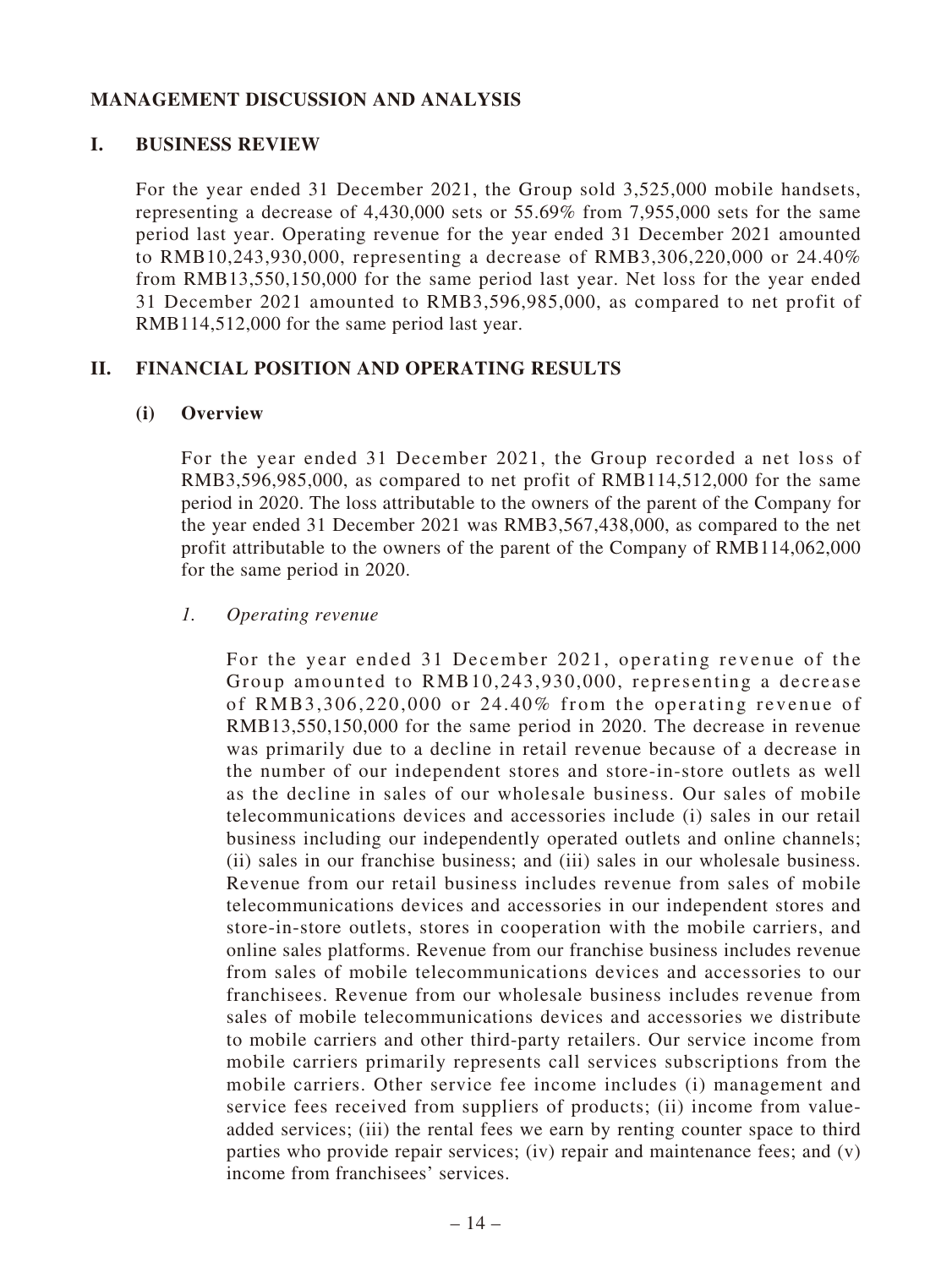The Group's revenue from sales of mobile telecommunications devices and accessories amounted to RMB9,787,866,000 for the year ended 31 December 2021, representing a decrease of RMB3,458,458,000 or 26.11% compared with the revenue from sales of mobile telecommunications devices and accessories of RMB13,246,324,000 for the same period in 2020.

The Group's service income from mobile carriers amounted to RMB250,879,000 for the year ended 31 December 2021, representing an increase of RMB112,248,000 or 80.97% compared with the service income from mobile carriers of RMB138,631,000 for the same period in 2020.

The Group's other service fee income amounted to RMB205,185,000 for the year ended 31 December 2021, representing an increase of RMB39,990,000 or 24.21% compared with the other service fee income of RMB165,195,000 for the same period in 2020.

*2. Cost of sales*

The Group's cost of sales for the year ended 31 December 2021 amounted to RMB9,668,142,000, representing a decrease of RMB2,705,317,000 or 21.86% from RMB12,373,459,000 for the same period in 2020, which was mainly due to the decline in cost of sales in tandem with the decrease in our operating revenue.

*3. Gross profit and gross profit margin*

Gross profit represents operating revenue net of cost of sales. For the year ended 31 December 2021, gross profit of the Group amounted to RMB575,788,000, representing a decrease of RMB600,903,000 or 51.07% from the gross profit of RMB1,176,691,000 for the same period in 2020. Our overall gross profit margins for the years ended 31 December 2020 and 2021 were 8.68% and 5.62%, respectively. The decrease in our overall gross profit margin as compared to that of 2020 was primarily due to change in product mix of both retail and wholesale business in 2021. In addition, gross profit margins calculated based on service income from mobile carriers and other service fee income fell from 82.99% and 94.42% in 2020 to 48.06% and 54.93% in 2021, respectively.

*4. Other income and gains*

Other income and gains mainly include: (i) interest income; (ii) government grants; and (iii) others. The Group's other income and gains for the year ended 31 December 2021 amounted to RMB130,508,000, representing an increase of RMB74,448,000 or 132.80% from RMB56,060,000 for the same period in 2020, which was primarily due to the write-off of certain amounts payable to dissolved vendors and such amount was recognised as other income during 2021.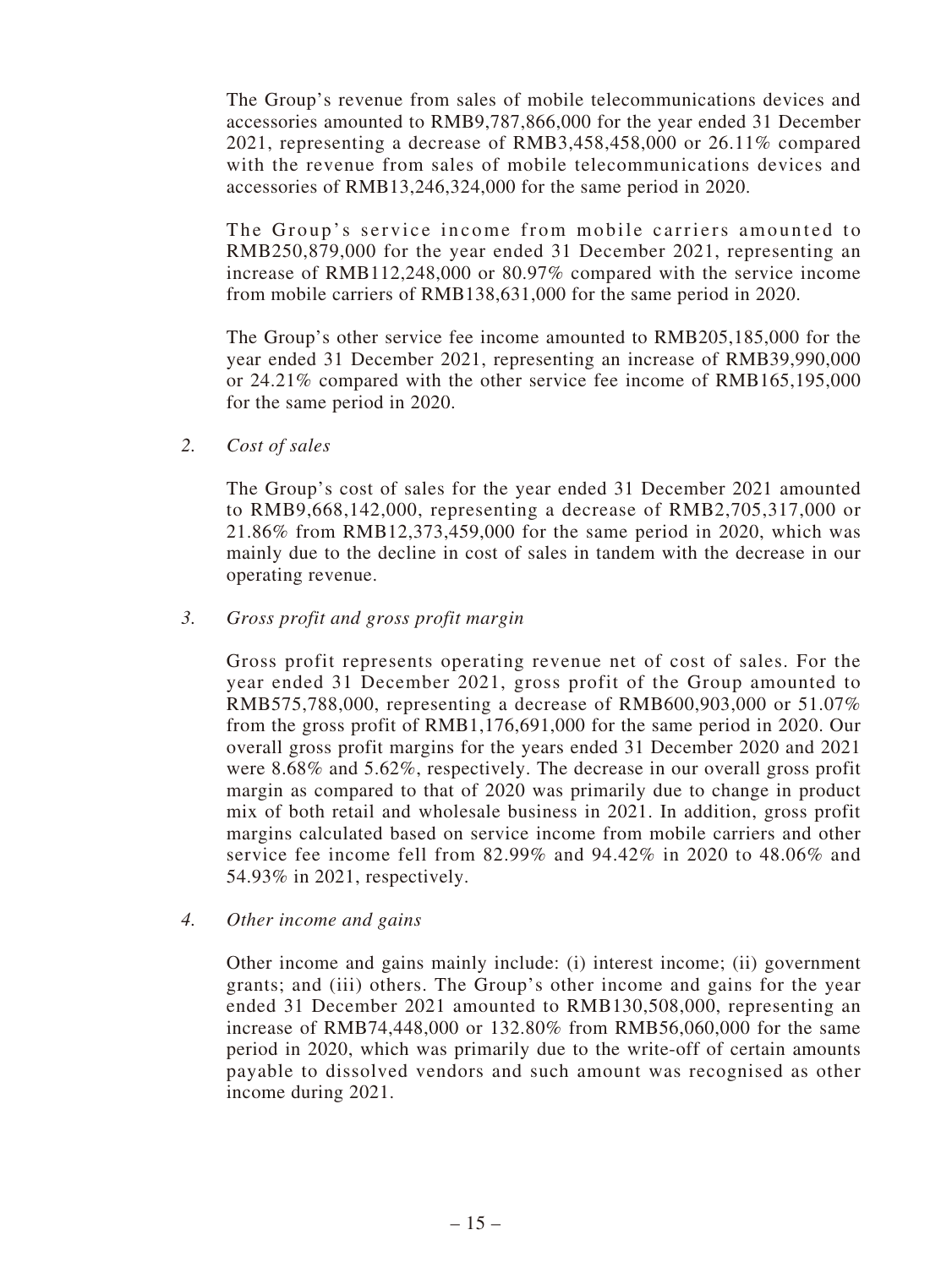### *5. Selling and distribution expenses*

Total selling and distribution expenses of the Group for the year ended 31 December 2021 amounted to RMB508,835,000, representing a decrease of RMB109,430,000 or 17.70% from RMB618,265,000 for the same period in 2020, which was mainly due to the decreases in staff number and total amount of staff salaries as well as the decreases in rentals and property management expenses and office expenses.

Total rentals and property management expenses for the year ended 31 December 2021 amounted to RMB163,498,000, representing a decrease of RMB46,173,000 or 22.02% from RMB209,671,000 for the same period in 2020. Such decrease was mainly due to the decrease in the number of selfowned stores and store-in-store outlets because of the pandemic, and the effort of the Company in actively seeking rental reduction from the landlords.

Total staff salaries for the year ended 31 December 2021 amounted to RMB225,853,000, representing a decrease of RMB45,542,000 or 16.78% from RMB271,395,000 for the same period in 2020. Such decrease was mainly due to a decline in the number of stores and salespersons during the year resulting from streamlining of the staffing structure of the Group to cut down expenses amid the pandemic.

### *6. Administrative expenses*

The Group's total administrative expenses for the year ended 31 December 2021 amounted to RMB885,110,000, representing an increase of RMB615,527,000 or 228.33% from RMB269,583,000 for the same period in 2020. Such increase in administrative expenses was primarily due to an increase in agency fees and other fees.

Agency fees for the year ended 31 December 2021 amounted to RMB58,432,000, representing an increase of RMB42,951,000 or 277.44% from RMB15,481,000 for the same period in 2020, which was mainly due to the increase in consulting fees of RMB33,720,000 or 377.28%, as compared to that of the same period in 2020.

Other fees for the year ended 31 December 2021 amounted to RMB612,859,000, representing an increase of RMB595,563,000 or 3,443.27% from RMB17,296,000 for the same period in 2020. The increase was mainly due to losses resulting from store closures.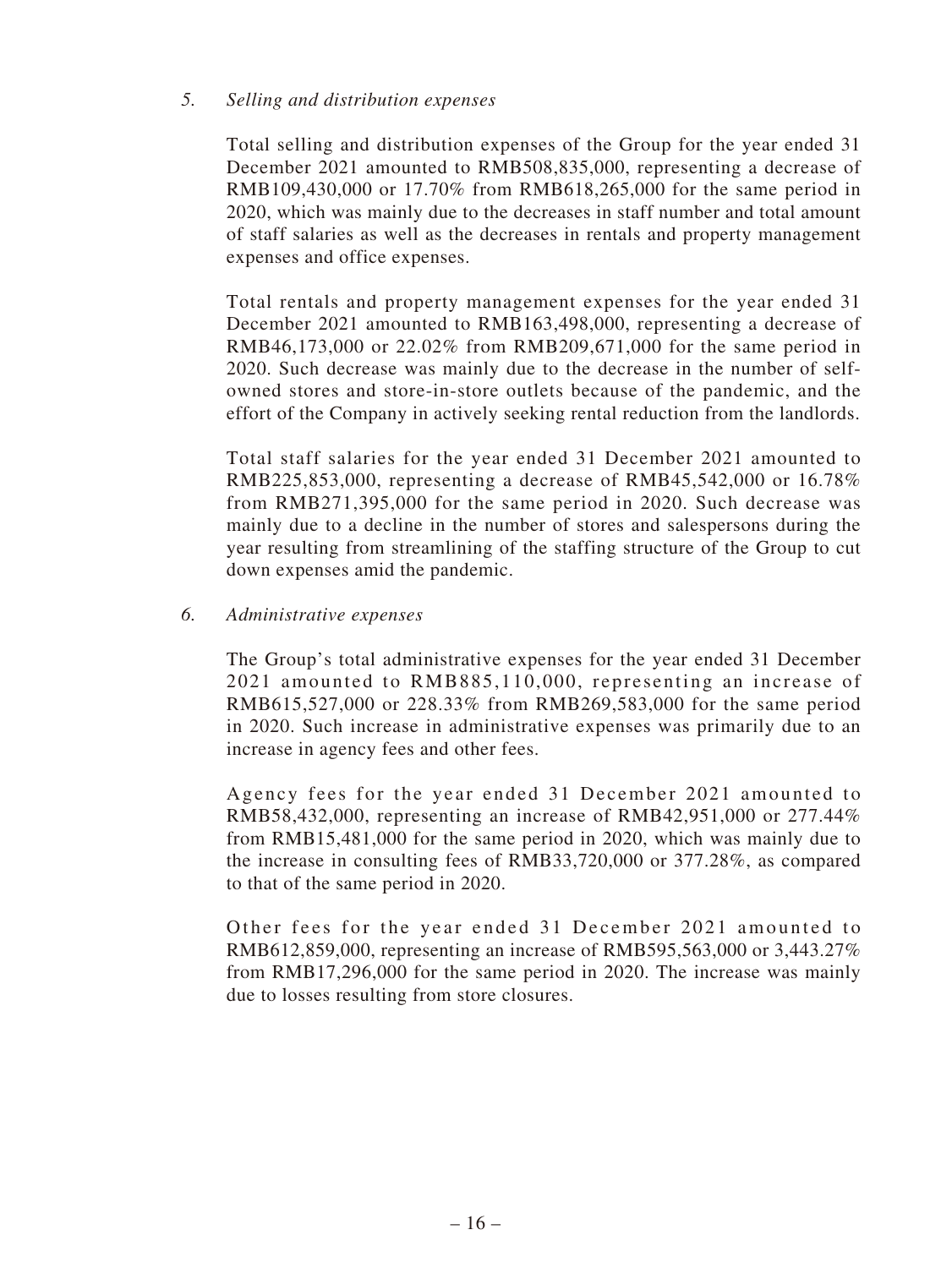### *7. Other expenses*

Our other expenses mainly include impairment and write-down of inventories, impairment of goodwill, impairment of intangible assets, impairment of fixed assets and loss on disposal of property, plant and equipment. For the years ended 31 December 2020 and 2021, our other expenses amounted to RMB50,910,000 and RMB2,042,265,000, respectively. The year-onyears increase of RMB1,991,355,000 was primarily due to the business suspension of many stores and stores closed due to the COVID-19 pandemic, unrecoverable receivables from downstream customers due to the downturn condition of the overall retail and consumer industry, and inventory losses due to product iteration and consumption decline, resulting in impairment and write-down of inventories of RMB1,956,437,000, impairment of goodwill of RMB50,521,000, impairment of intangible assets of RMB2,109,000 and loss on disposal of property, plant and equipment of RMB7,936,000 for the year ended 31 December 2021.

*8. Finance costs*

The Group's total finance costs for the year ended 31 December 2021 amounted to RMB234,170,000, representing an increase of RMB72,079,000 or 44.47% from RMB162,091,000 for the same period in 2020. Such increase in finance costs was primarily due to a growth in capital occupancy cost.

*9. Income tax credit*

The Group's total income tax credit for the year ended 31 December 2021 amounted to RMB308,364,000, representing an increase of RMB300,259,000 or 3,704.61% compared with the total income tax credit of RMB8,105,000 for the same period in 2020. The increase was primarily due to the income tax credit in respect of losses incurred for the year ended 31 December 2021.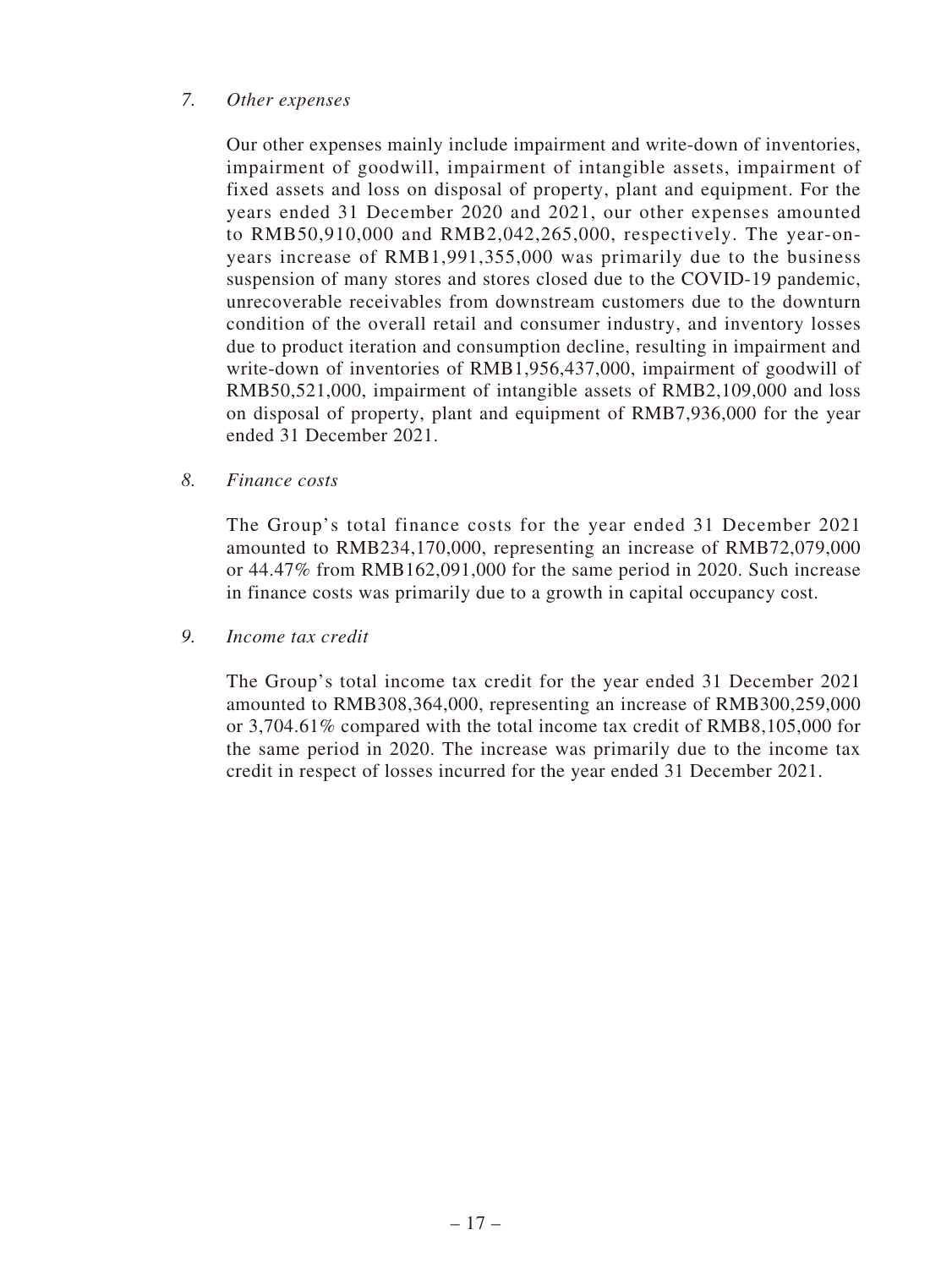## **(ii) Liquidity and capital resources (current assets, financial resources)**

We operate in a capital-intensive industry and we finance our working capital, capital expenditure and other funding requirements mainly through income generated from operating activities and bank borrowings.

### *1. Net cash flow used in operating activities*

Our cash generated from operating activities is primarily from sales of mobile telecommunication devices and accessories. Our cash used in operating activities is primarily for purchase of telecommunication devices and accessories from suppliers, rental expenses and staff salary and compensation. Our net cash flow used in operating activities reflects our loss before income tax, as adjusted for non-cash items, such as finance costs and depreciation of property, plant and equipment, and the effects of changes in working capital, such as increases or decreases in inventories, receivables, prepayments, trade and other payables and accruals.

For the year ended 31 December 2021, we had net cash flow used in operating activities of RMB992,623,000, primarily due to (i) increase in trade and bills receivables; (ii) increase in prepayments, other receivables and other assets; and (iii) the effect of cash outflow from the net losses for the year; and partially offset by increase in other payables and accruals.

### *2. Net cash flow used in investing activities*

Our cash flow used in investing activities reflects the results of our investing activities for the year, such as loans to third parties, purchase of property, plant and equipment, and acquisition of subsidiaries.

For the year ended 31 December 2021, we had net cash flow used in investing activities of RMB30,478,000, which was primarily due to loans to third parties and purchase of property, plant and equipment; and partially offset by acquisition of subsidiaries.

### *3. Net cash flow generated from financing activities*

Our net cash flow generated from financing activities reflects the results of our financing activities for the year, such as obtaining new bank loans, repayment of bank loans, payment of interests and other financing activities.

For the year ended 31 December 2021, we had net cash flow generated from financing activities of RMB1,045,794,000, primarily due to new bank loans and loan from a related party obtained during the year and partially offset by the repayment of bank loans and a corporate bond during the year.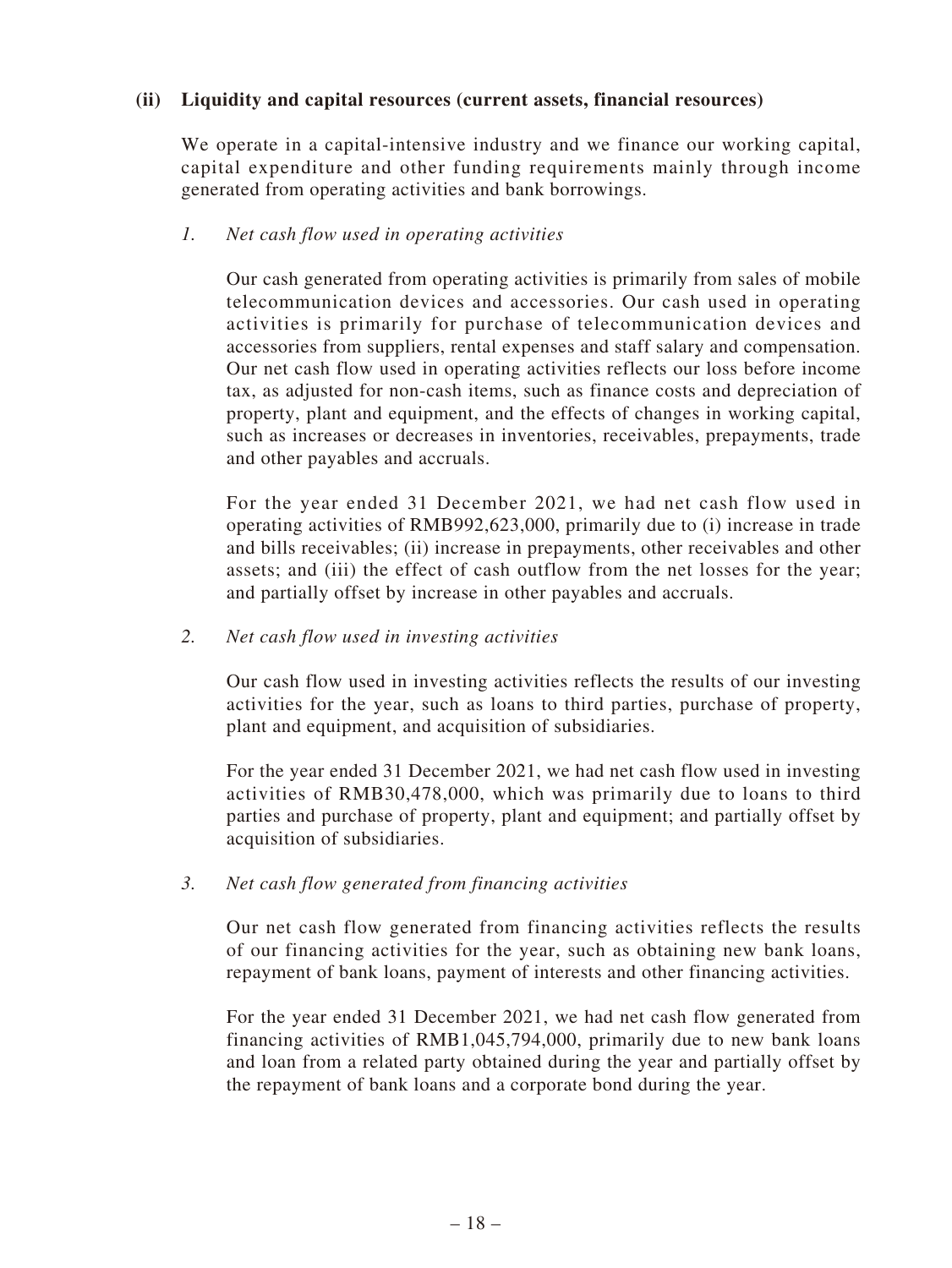### **(iii) Balance sheet items**

### *1. Trade and bills receivables*

To enhance sales of our handsets and enlarge our market share, we granted credit periods of 30-180 days to certain customers in 2021. Credit periods are offered to customers with the largest volume sales of telecommunication devices and accessories. We closely monitor and maintain strict control over our outstanding receivables to minimise credit risk. Overdue balances are also reviewed regularly by the management. As our trade receivables relate to a large number of diversified customers, there is no significant concentration of credit risk. Our trade and bills receivables are non-interest-bearing. As at 31 December 2021, our trade and bills receivables after deduction of impairment amounted to RMB2,892,151,000, representing a decrease of RMB94,488,000 or 3.16% from RMB2,986,639,000 as at 31 December 2020.

As at 31 December 2021, the trade receivables before deduction of impairment amounted to RMB3,137,229,000, representing an increase of RMB66,642,000 or 2.17% from RMB3,070,587,000 as at 31 December 2020.

As at 31 December 2021, the bills receivables before deduction of impairment amounted to RMB531,000, representing a decrease of RMB56,839,000 or 99.07% from RMB57,370,000 as at 31 December 2020.

### *2. Prepayments, other receivables and other assets*

Our prepayments, other receivables and other assets amounted to RMB2,167,047,000 as at 31 December 2021, representing an increase of RMB501,716,000 or 30.13% from RMB1,665,331,000 as at 31 December 2020.

Our prepayments represent our prepayments to suppliers of mobile telecommunication devices and accessories and prepaid rental payments to our lessors. Our prepayments as of 31 December 2021 amounted to RMB563,938,000, representing a decrease of RMB893,141,000 or 61.30% from RMB1,457,079,000 as of 31 December 2020, mainly due to the reduced scale of procurement. Our deposits and other receivables as at 31 December 2021 amounted to RMB1,960,810,000, representing an increase of RMB1,708,985,000 or 678.64% from RMB251,825,000 as of 31 December 2020. Such increase was mainly due to the increase in other receivables due from our certain customers and suppliers.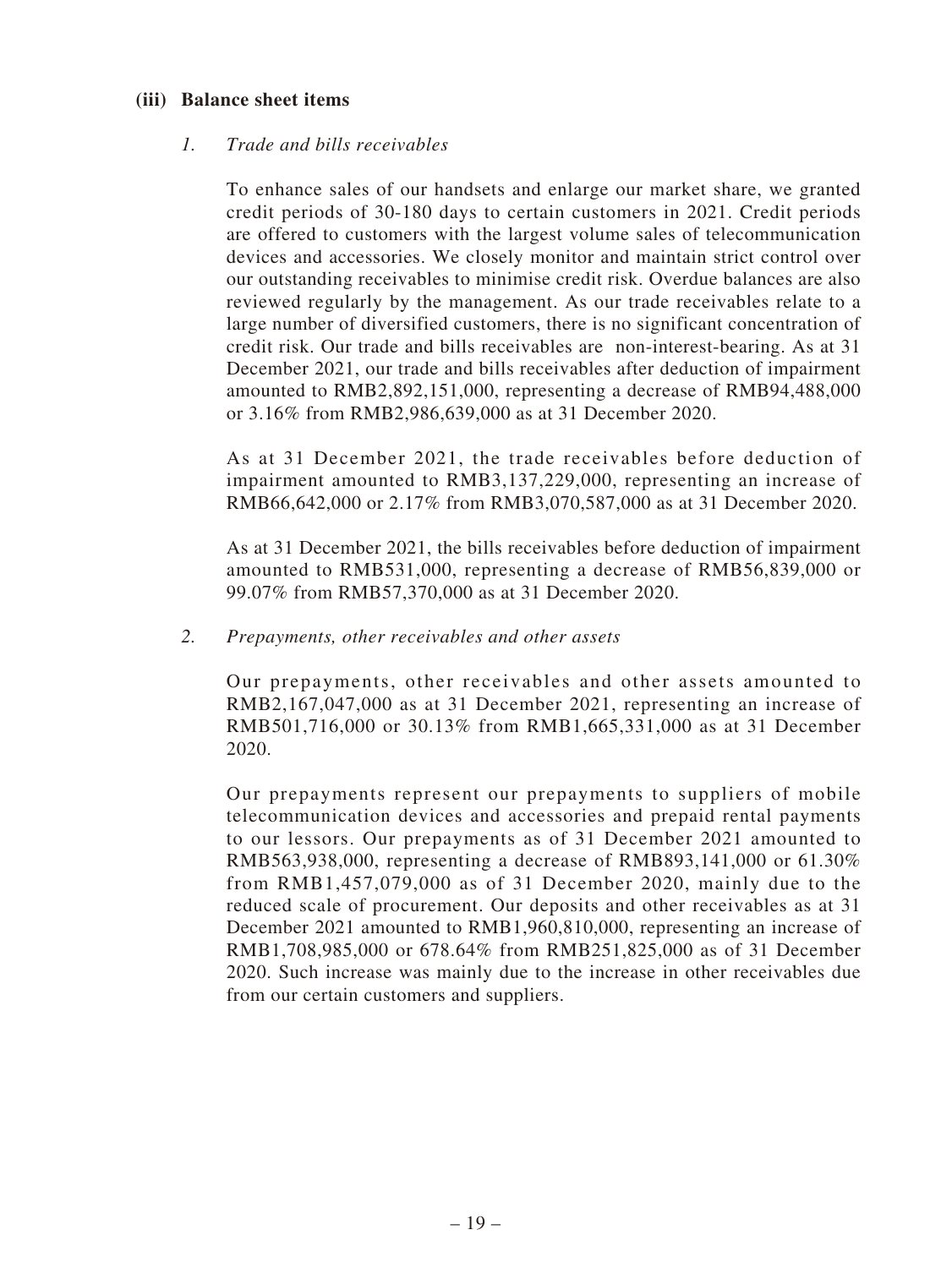### *3. Impairment of trade and other receivables*

We use a provision matrix to calculate expected credit losses ("**ECLs**") for trade receivables. The provision rates are based on days past due for groupings of various customer segments that have similar loss patterns (i.e. by geographical location, product type, customer type and rating, and coverage by letters of credit and other forms of credit insurance).

The provision matrix of the Group is initially based on our historical observed default rates. The Group will calibrate the matrix to adjust the historical credit loss experience with forward-looking information. For instance, if forecast economic conditions (i.e., gross domestic products) are expected to deteriorate over the next year which can lead to an increased number of defaults in the manufacturing sector, the historical default rates will be adjusted. At each reporting date, the historical observed default rates are updated and changes in the forward-looking estimates are analysed.

*4. Inventories*

Our inventories as of 31 December 2021 amounted to RMB294,308,000, representing a decrease of RMB2,268,184,000 or 88.51% from RMB2,562,492,000 as of 31 December 2020, which was mainly due to fewer retail shops and keeping lower inventories level due to the downturn, and impairment and write-down of inventory during the year.

# *5. Trade and bills payables*

Our trade payables are non-interest bearing and are normally settled within 30-45 days. Our trade and bills payables as at 31 December 2021 amounted to RMB719,194,000, representing a decrease of RMB65,379,000 or 8.33% from RMB784,573,000 as at 31 December 2020. The decrease in trade and bills payables for the year was mainly due to the lower volume of procurement of the Group during the year.

### *6. Other payables and accruals*

Other payables and accruals consist of (i) contract liabilities; (ii) payroll and welfare payables; (iii) accrued expenses; (iv) other payables; and (v) accrued liabilities.

Our other payables and accruals as of 31 December 2021 amounted to RMB1,144,445,000, representing an increase of RMB910,602,000 or 389.41% from RMB233,843,000 as of 31 December 2020. Such increase was mainly due to the increase in the other payables due to our certain customers and suppliers.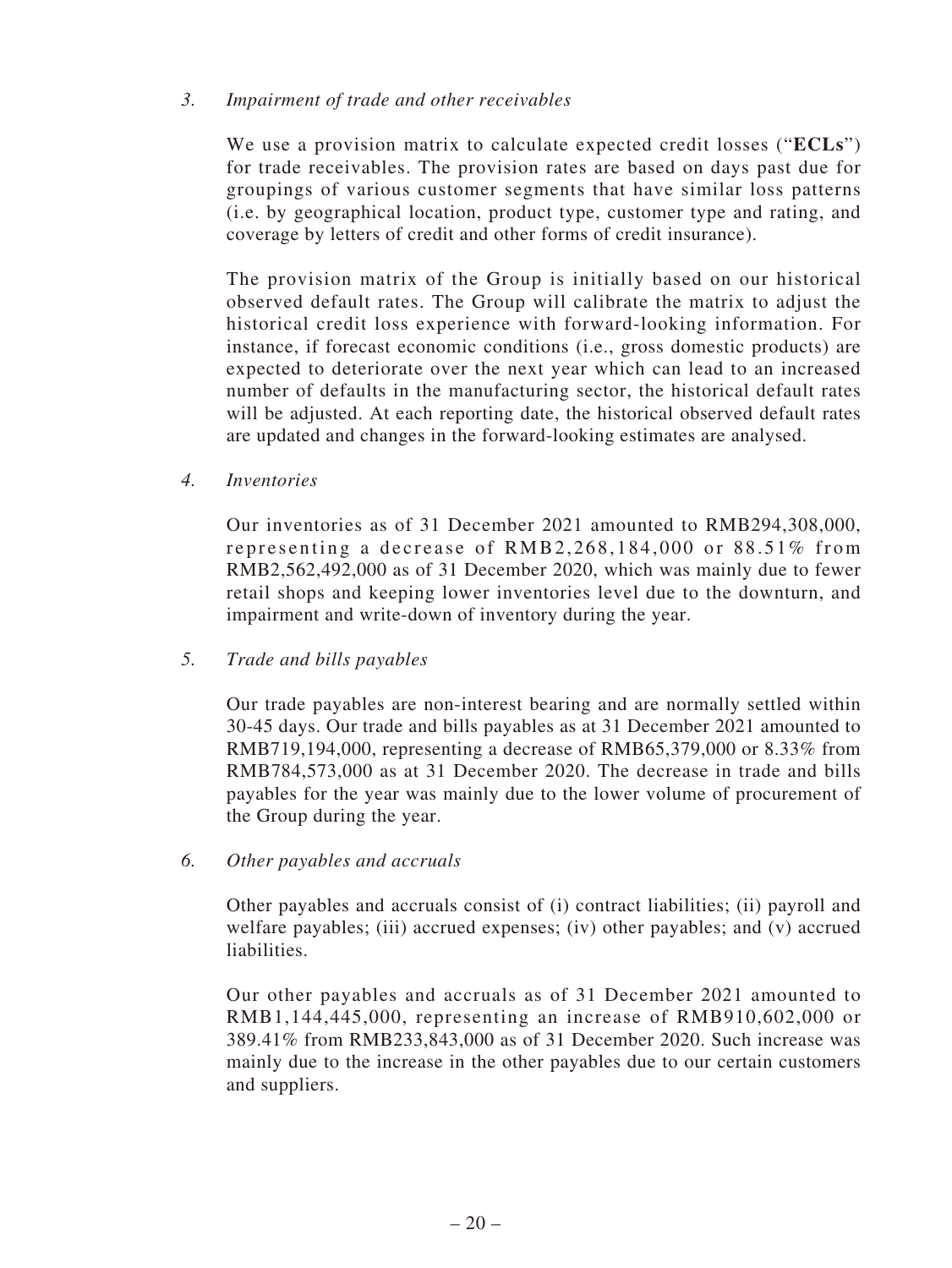#### *7. Net current assets position*

Our net current assets as of  $31$  December 2021 amounted to RMB293,703,000, representing a decrease of RMB3,528,800,000 or 92.32% from RMB3,822,503,000 as of 31 December 2020. Such decrease was primarily due to the decrease in inventories and the increase in amount due to related parties in 2021.

#### *8. Capital expenditure*

For the year ended 31 December 2021, the Group's capital expenditure amounted to RMB18,835,000, which was incurred mainly in relation to purchase and construction of fixed assets and decoration costs in connection with the opening of new outlets and the renovation of old ones.

#### *9. Interest-bearing bank and other borrowings*

Our bank borrowings and other borrowings were primarily short term in nature, and we also have bank borrowings that were long term in nature.

The table below sets forth details of our outstanding borrowings as of the dates indicated:

|                                                                       | 2021                 |                | 2020          |                |
|-----------------------------------------------------------------------|----------------------|----------------|---------------|----------------|
|                                                                       | <b>Maturity date</b> | <b>RMB'000</b> | Maturity date | <b>RMB'000</b> |
| <b>Current portion</b><br>Bank borrowings:<br>Unsecured and repayable |                      |                |               |                |
| within one year<br>Secured and repayable                              | 2022                 | 1,229,604      | 2021          | 833,773        |
| within one year                                                       | 2022                 | 762,000        | 2021          | 1,726,135      |
| Other borrowings:<br>Unsecured and repayable                          |                      |                |               |                |
| within one year<br>Secured and repayable                              | 2022                 | 68,350         | 2021          | 66,106         |
| within one year                                                       | 2022                 | 80,000         | 2021          | 93,320         |
|                                                                       |                      | 2,139,954      |               | 2,719,334      |
| Long-term<br>Bank borrowings:                                         |                      |                |               |                |
| Unsecured and due after<br>more than one year                         | 2023-2027            | 17,970         | 2022-2025     | 21,498         |
|                                                                       |                      | 2,157,924      |               | 2,740,832      |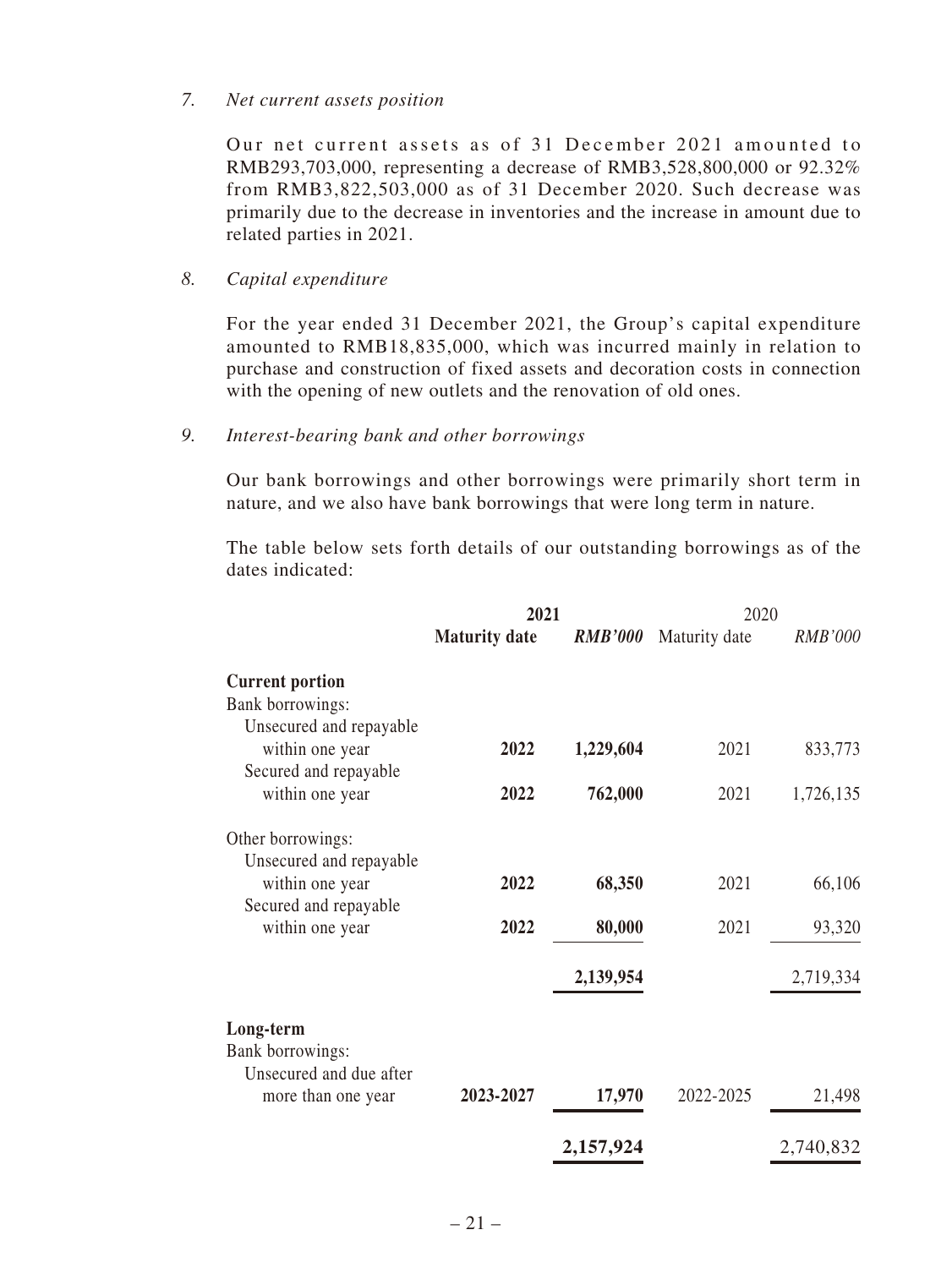## **(iv) Key financial ratios**

The table below sets out our current ratio, gearing ratio and net debt-to-equity ratio as of the dates indicated:

| <b>Item</b>              | As at 31 December |         |               |                         |
|--------------------------|-------------------|---------|---------------|-------------------------|
|                          | 2021              | 2020    | <b>Change</b> | Percentage<br>of change |
| Current ratio            | 1.05              | 1.82    | (0.77)        | $(42.31\%)$             |
| Gearing ratio            | $74.22\%$         | 37.51\% | 36.71%        | 97.87%                  |
| Net debt-to-equity ratio | 287.84%           | 60.02%  | 227.82%       | 379.57%                 |

Current ratio is our current assets divided by our current liabilities at the end of each financial period. Our current ratio as of 31 December 2021 was 1.05, representing a decrease of 0.77 or 42.31% from 1.82 as of 31 December 2020. The decrease was primarily due to an increase in current liabilities.

Gearing ratio is net debt divided by net debt plus total equity at the end of each financial period and multiplied by 100%. Net debt includes interest-bearing bank and other borrowings less cash and cash equivalents. Our gearing ratio as of 31 December 2021 was 74.22%, representing an increase of 36.71 percentage points or 97.87% from 37.51% as of 31 December 2020. Such increase was primarily due to a rise in current liabilities and a drop in assets.

Net debt-to-equity ratio equals net debt divided by total equity as the end of the financial period and multiplied by 100%. Our net debt-to-equity ratio as of 31 December 2021 was 287.84%, representing an increase of 227.82 percentage points or 379.57% from 60.02% as of 31 December 2020. The increase was mainly due to a decrease in total equity.

### **(v) Material acquisitions and disposals**

The Company and Henan Digital Trading Company Limited ("**Henan Digital**") (a company held as to 60% and 40% by the Company and Mr. Tang Cheng respectively) entered into the Equity Transfer Agreement on 9 April 2021, pursuant to which the Company agreed to dispose of, and Henan Digital agreed to purchase, 100% of equity interest in BEIJING DIGITAL (SPAIN) S.L. ("**Beijing Digital (Spain)**", a wholly-owned subsidiary of the Company) at a consideration of RMB89 million. Immediately after the completion of the Equity Transfer Agreement, the Company will not directly hold any equity interest in Beijing Digital (Spain), but will indirectly hold 100% of equity interest in Beijing Digital (Spain) through Henan Digital, and therefore Beijing Digital (Spain) will remain as a subsidiary of the Company. For details, please refer to the announcement of the Company dated 9 April 2021.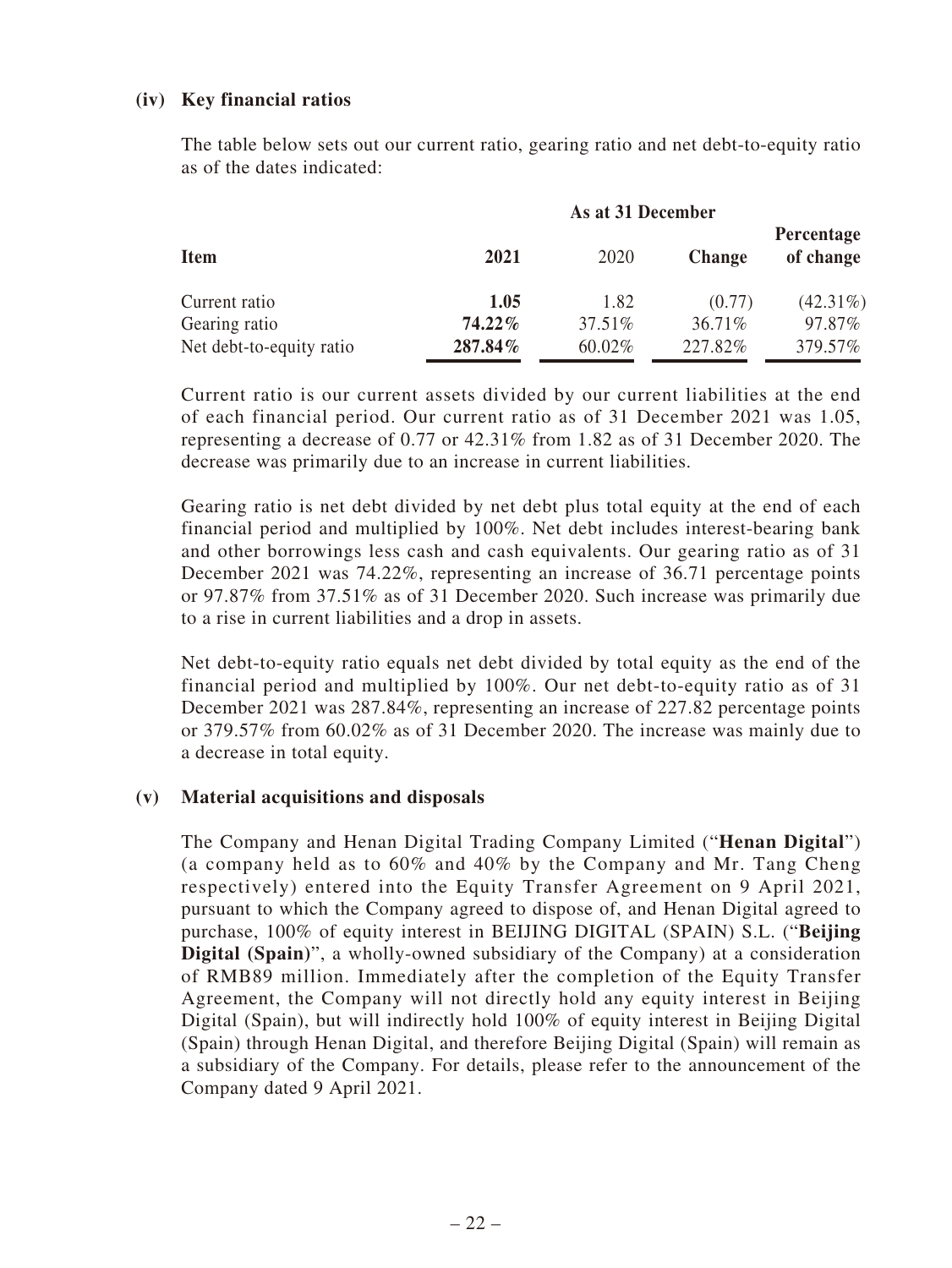### **(vi) Contingent liabilities**

A subsidiary of the Group is currently a joint defendant in a litigation brought by a third party for breach of contract whereby the subsidiary of the Group has to bear joint and several liability. Based on the information from legal counsel, the Group has provided for an amount of RMB26,541,000 in the consolidated financial statements. In the opinion of the Directors, the amount provided for represented maximum exposure of the Group in this litigation.

#### **(vii) Use of proceeds**

In January 2020, we had completed the directed non-public offering of 65,793,400 H shares in Hong Kong at an offer price of HK\$3.25 per share, raising proceeds with an aggregate amount of HK\$213,828,550 which had been placed in a special account.

The table below sets forth details of the proceeds in the special account as at 31 December 2021:

| <b>Account holder</b>                | <b>Banker</b>                                            | Account<br>number | Amount<br><b>HK\$'000</b> |
|--------------------------------------|----------------------------------------------------------|-------------------|---------------------------|
| Beijing Digital Telecom<br>Co., Ltd. | <b>Standard Chartered</b><br>Bank (Hong Kong)<br>Limited | 44717867377       | 19.53                     |

As at 31 December 2021, the total proceeds of HK\$213,828,550 have been fully utilised, and the balance of the proceeds in the special account amounted to HK\$19,530.

To regulate the management of proceeds of the Company and protect investors' interests, the Company has formulated the "Regulations for the Management of Proceeds of Beijing Digital Telecom Co., Ltd." to set out specific provisions for the deposit, utilisation, management of fund application and supervision of use.

In accordance with the disclosure set out in the announcement of the Company dated 26 July 2019, the proceeds from the directed non-public offering, after deducting issuance expenses payable by the Company, will be used for goods procurement and daily operations. The table below sets forth details of the use of the proceeds from the directed non-public offering as at 31 December 2021:

| <b>Item</b>                            | Amount<br>paid<br>HK\$'000 | Account<br>balance<br>HK\$'000 |
|----------------------------------------|----------------------------|--------------------------------|
| Issuance expenses                      | 2,368.57                   |                                |
| Goods procurement and daily operations | 211,459.98                 |                                |
|                                        | 213,828.55                 | 19.53                          |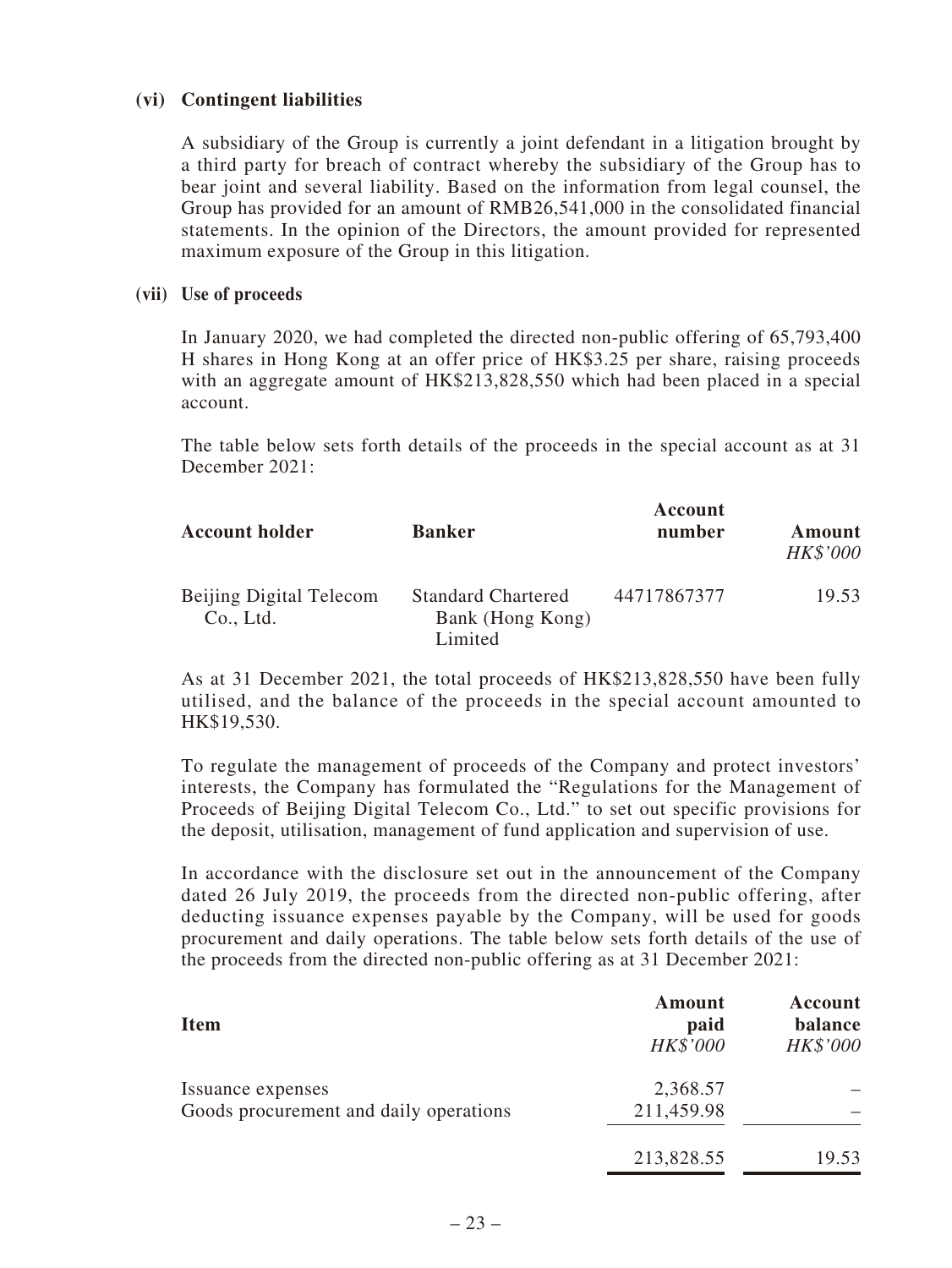#### **(viii) Foreign exchange rate risks**

The Group's businesses are mainly located in Mainland China and the majority of transactions are conducted in RMB. Most of the Group's assets and liabilities are denominated in RMB. The Group's exposure to foreign currency risk relates to the Group's bank deposits and other receivables denominated in USD, EUR and HKD. The Group has not hedged its foreign exchange rate risk.

#### **(ix) Restricted assets**

As at 31 December 2021, except for the pledged deposits amounting to RMB729,355,000 and wealth management products amounting to RMB104,399,000, there was property held as collateral amounting to RMB22,388,000.

#### **(x) Material investments**

The Group did not have any material investment during the year ended 31 December 2021.

#### **(xi) Employees, remunerations and training programs for employees**

For the year ended 31 December 2021, the Group had 3,599 employees (2020: 4,669). Salary costs and employees' benefit expenses amounted to approximately RMB351,560,000 for the year ended 31 December 2021. Remunerations for the Group's existing employees include salaries, performance-based bonus, social insurance, housing provident fund and other benefits.

In order to improve the overall quality of the employees, the operation efficiency of the Company and the quality of its services, the Group has already held and will continue to hold various training programmes for employees, including training on professional quality, corporate culture, exchange of product and business information, and management skills for middle and senior management members. The trainings are carried out in various forms, mainly through online learning, seminars and conferences and on-site skill specific training programmes.

#### **(xii) Future material investment**

The Group does not have any material investment plan in the near future.

#### **(xiii) Material events after the period**

The outbreak of COVID-19 pandemic has a significant negative impact on the Group's business. Many of the Group's retail shops did not operate full business hours, or on an "on and off" basis during the reporting period, and this resulted in the complete shut down of retail shops as the pandemic is prolonged. The massive shut down of retail shops during the year resulted in significant writedown and impairment provision of inventories, trade receivables and other receivables. The Group also has to write off certain fixed assets such as leasehold improvements, furniture and fixtures, etc., right-of-use assets and rental and utilities deposits which are not recoverable.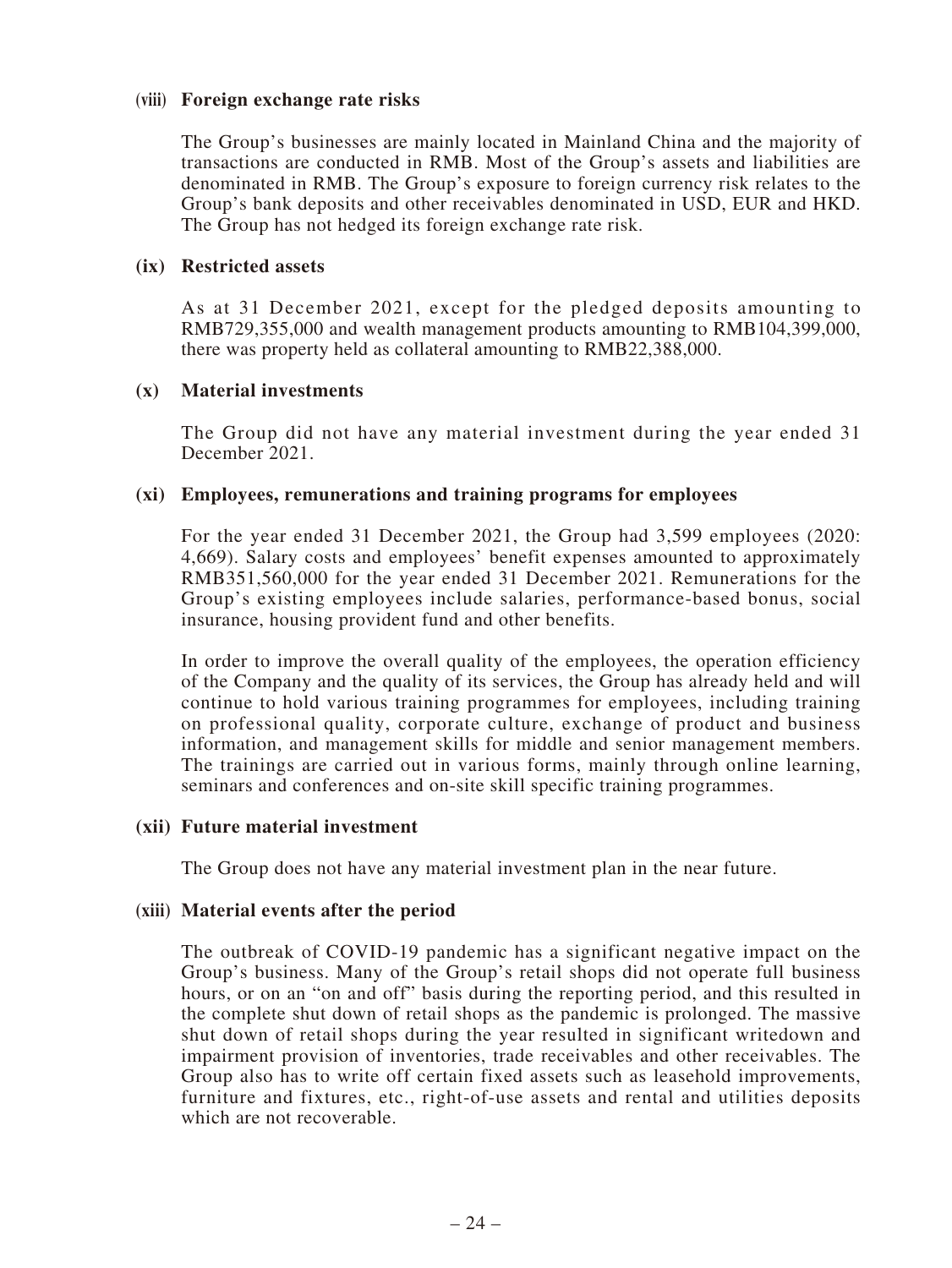With further waves of the pandemic subsequent to 31 December 2021, travel restrictions remain and certain cities introduced lockdown measures in order to contain the pandemic. These measures have a significant negative impact on the Group's business, and the retail sector as a whole which includes all of the Group's customers. A number of the Group's retail shops were operating at an "on-and-off" basis, and may also shut down ultimately. However, the management is of the view that the Group's retail shops remaining are all with good quality and with better ability to sustain the downturn, and therefore the management is of the view that there will not be a massive shut down of retail shops of the scale of current year in the near future. It is challenging for the management to estimate, on the balance sheet date, whether further retail shops will be closed as the pandemic is prolonged. The management used its best estimate based on information available at that time in assessing impairment provisions on the balance sheet date.

In order to ensure the smooth transition from the then controlling shareholder to the management team under the new management, and to facilitate the collection of accounts receivables and other receivables, the then controlling shareholder and his controlled companies have entered into a series of pledge of assets and guarantee contracts with the Company on 15 March 2022, whereby the then controlling shareholder and his controlled companies together have provided guarantees in an aggregate amount of approximately RMB1.2 billion to secure the collection of accounts receivables and other receivables as at 31 December 2021 with an aggregate amount of approximately RMB2.3 billion.

## **III. BUSINESS OUTLOOK FOR 2022**

2022 has been a year that 5G-related integration and IoT products demonstrated its enormous growth in popularity. Digital Telecom has laid solid foundation in the 5G industry, which will convert into more sales opportunities. Meanwhile, omni-channel contract fulfilment capabilities of Digital Telecom will cover all domestic major e-commerce platforms and new streaming platforms in addition to the core cooperative channels, so as to create new growth for the performance of Digital Telecom. With the continuous improvements in the pandemic situation and the gradual relaxation of epidemic prevention measures internationally, the overseas expansion of Digital Telecom will also reactivate. We will enhance the Company's performance of 2022 through the following approaches:

- 1. Seizing the opportunity for carriers to develop smart family and IoT products, and the opportunity for their self-operated stores to conduct new retail's upgrade and transformation, we will constantly enhance the carrier business in our selfoperated stores and manage to carry out operation by cooperating with more stores of carriers at a lower costs.
- 2. We will make clear the market strategy of our self-operated stores and select core mall systems to conduct comprehensive strategic cooperation, so as to enhance our presence in mall channels and improve the proportion of our stores in the mall, and we will continue to adjust and optimise the stores of lower quality which are located in pedestrian malls.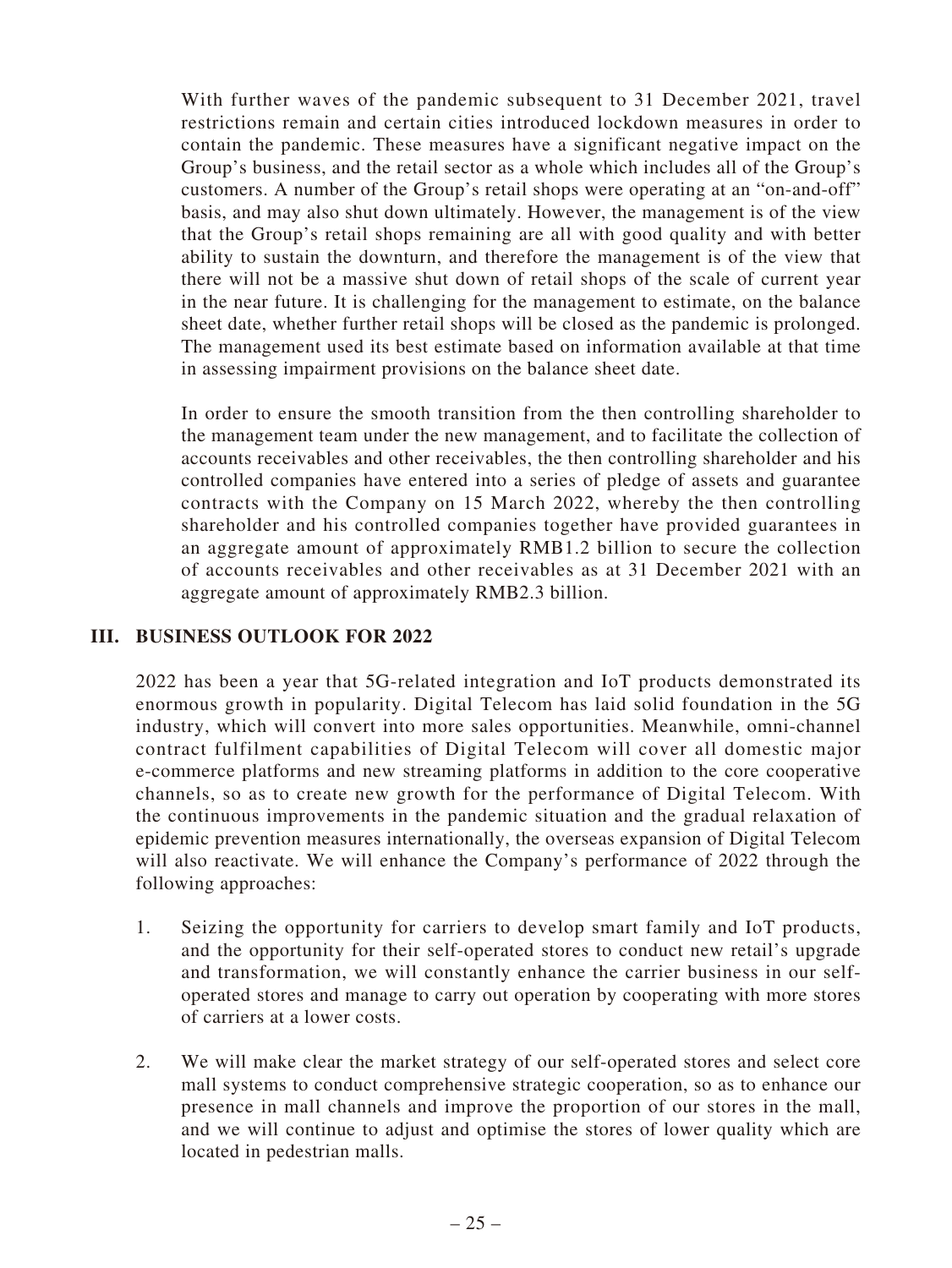- 3. Seizing the market opportunity arising from the change in market positioning of different brands, we will continuously enhance the full cooperation with brands that possess great potential in growing, and capitalise on the benefits from their market growth. In addition, we will strive to increase the proportion of popular brands.
- 4. In addition to the core channels, leveraging on our competitive omni-channel contract fulfilment capabilities and systems, we will conduct omni-channel contract cooperation nationally with more e-commerce platforms and new channels, to provide comprehensive and convenient outlet warehouse services to partners and customers. In addition, we will also provide high-quality omni-channel contract agent services to other merchants.
- 5. We will conduct strategic cooperation with leading brands in technology and intelligent product in China, to expand overseas markets with joint efforts and establish new presence overseas.

# **FINAL DIVIDEND**

The Board does not recommend any final dividend for the year ended 31 December 2021.

# **CLOSURE OF REGISTER OF MEMBERS**

The register of members of the Company will be closed from 18 May 2022 to 17 June 2022 (both days inclusive) in order to determine the identity of the shareholders entitled to attend the forthcoming annual general meeting of the Company to be held on 17 June 2022. All transfer documents, accompanied by the relevant share certificates and transfer forms, must be lodged with the Company's branch share registrar, Computershare Hong Kong Investor Services Limited, at Shops 1712-1716, 17th Floor, Hopewell Centre, 183 Queen's Road East, Wan Chai, Hong Kong for registration no later than 4:30 p.m. on 17 May 2022.

# **CORPORATE GOVERNANCE PRACTICES**

The Company has adopted the Corporate Governance Code (the "**CG Code**") as set out in Appendix 14 to the Rules Governing the Listing of Securities (the "**Listing Rules**") on The Stock Exchange of Hong Kong Limited (the "**Stock Exchange**") as its own code of corporate governance. During the year ended 31 December 2021, save as disclosed below, the Company complied with all the code provisions as set out in the CG Code and adopted most of the recommended best practices.

Under code provision C.2.1 (previous code provision A.2.1) of the CG Code, the roles of chairman and chief executive officer should be separate and should not be performed by the same individual. From 1 January 2021 to 29 June 2021, given the background, qualifications and experience of Mr. Liu Donghai ("**Mr. Liu**") in the Company, he was considered the most suitable person to take both roles under the circumstances at that time. The Board was of the view that it was appropriate and in the best interests of the Company that Mr. Liu held both positions at that time, as it helped to maintain the continuity of the policies and the stability and efficiency of the operations of the Company. However, Mr. Liu resigned as the chairman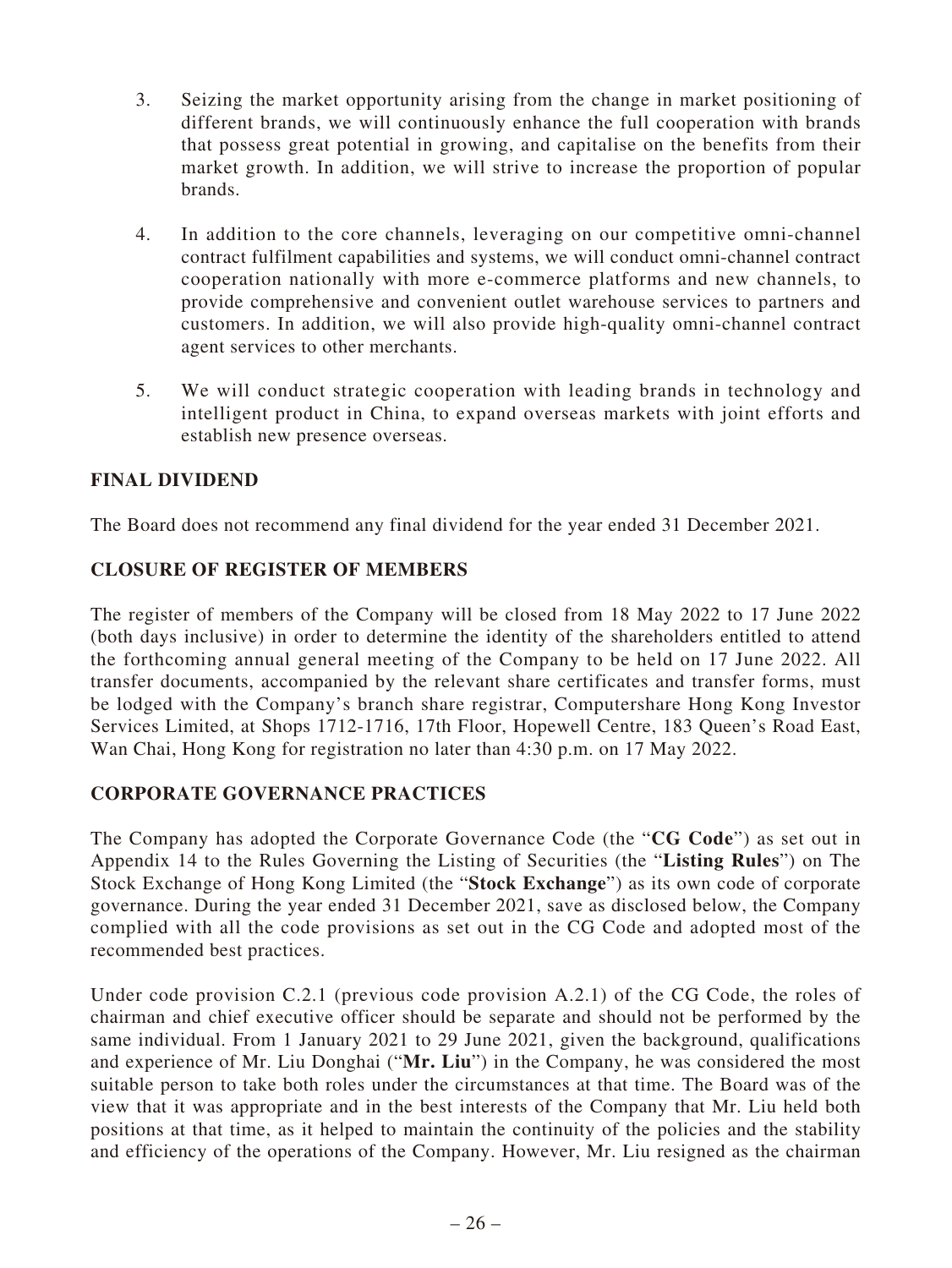of the Board on 30 June 2021, and only remained as the general manager, a position which served the same function as the chief executive officer, of the Company. On the same day, Ms. Xu Jili ("**Ms. Xu**") was appointed as chairwoman of the Board. Accordingly, from 30 June 2021 to 9 August 2021, the Company met the relevant requirements of the CG Code. On 10 August 2021, Ms. Xu succeeded Mr. Liu as the president, which has the same role and responsibility as the general manager of the Company but with a different job title. The Board is of the view that it is appropriate and in the best interests of the Company that Ms. Xu holds both positions at the current stage, as it helps to maintain the continuity of the policies and the stability and efficiency of the operations of the Company. The Board also meets on a regular basis to review the operations of the Company led by Ms. Xu. Accordingly, the Board believes that such arrangement will not affect the balance of power and authorisation between the Board and management of the Company. The Company will continue reviewing and enhancing its corporate governance codes to ensure compliance with the CG Code.

# **MODEL CODE FOR SECURITIES TRANSACTIONS**

The Company has adopted the Model Code for Securities Transactions by Directors of Listed Issuers (the "**Model Code**") set out in Appendix 10 to the Listing Rules as its own code of conduct regarding Directors' and supervisors' securities transactions. Specific enquiries have been made to all Directors and supervisors of the Company, and each of the Directors and supervisors of the Company has confirmed that he/she has complied with the standard requirements set out in the Model Code regarding securities transactions by Directors and supervisors of the Company during the year ended 31 December 2021.

# **PURCHASE, SALE OR REDEMPTION OF LISTED SECURITIES OF THE COMPANY**

During the year ended 31 December 2021, neither the Company nor any of its subsidiaries purchased, sold or redeemed any of the Company's listed securities.

# **SUFFICIENCY OF PUBLIC FLOAT**

References are made to the announcements of the Company dated 22 June 2021, 23 November 2021, 31 January 2022 and 12 April 2022. The Company was not able to satisfy the minimum public float requirement as set out under Rule 8.08(1)(a) of the Listing Rules immediately after the close of the Offers on 3 June 2021 following the acceptance of the Offers in respect of 59,468,842 domestic shares and 327,057,912 H shares. Following the closing of the Offers, Zhuhai Huafa Industrial Investment Holding Co., Ltd., Hong Kong Huafa Investment Holdings Limited and parties acting in concert with them held, controlled or directed 327,057,912 H shares and 337,700,000 domestic shares, representing approximately 82.85% and 100% of the issued H shares and domestic shares of the Company respectively and representing in aggregate approximately 90.76% of the issued shares of the Company immediately after the close of the Offer. A temporary waiver was granted by the Stock Exchange on 21 June 2021 for a waiver period from 3 June 2021 to 3 October 2021, as extended by a temporary waiver granted by the Stock Exchange on 18 November 2021 for a waiver period from 3 October 2021 to 4 February 2022, and further extended by a temporary waiver granted by the Stock Exchange on 8 April 2022 for a waiver period from 5 February 2022 to 5 June 2022 from strict compliance with Rule 8.08(1)(a) of the Listing Rules.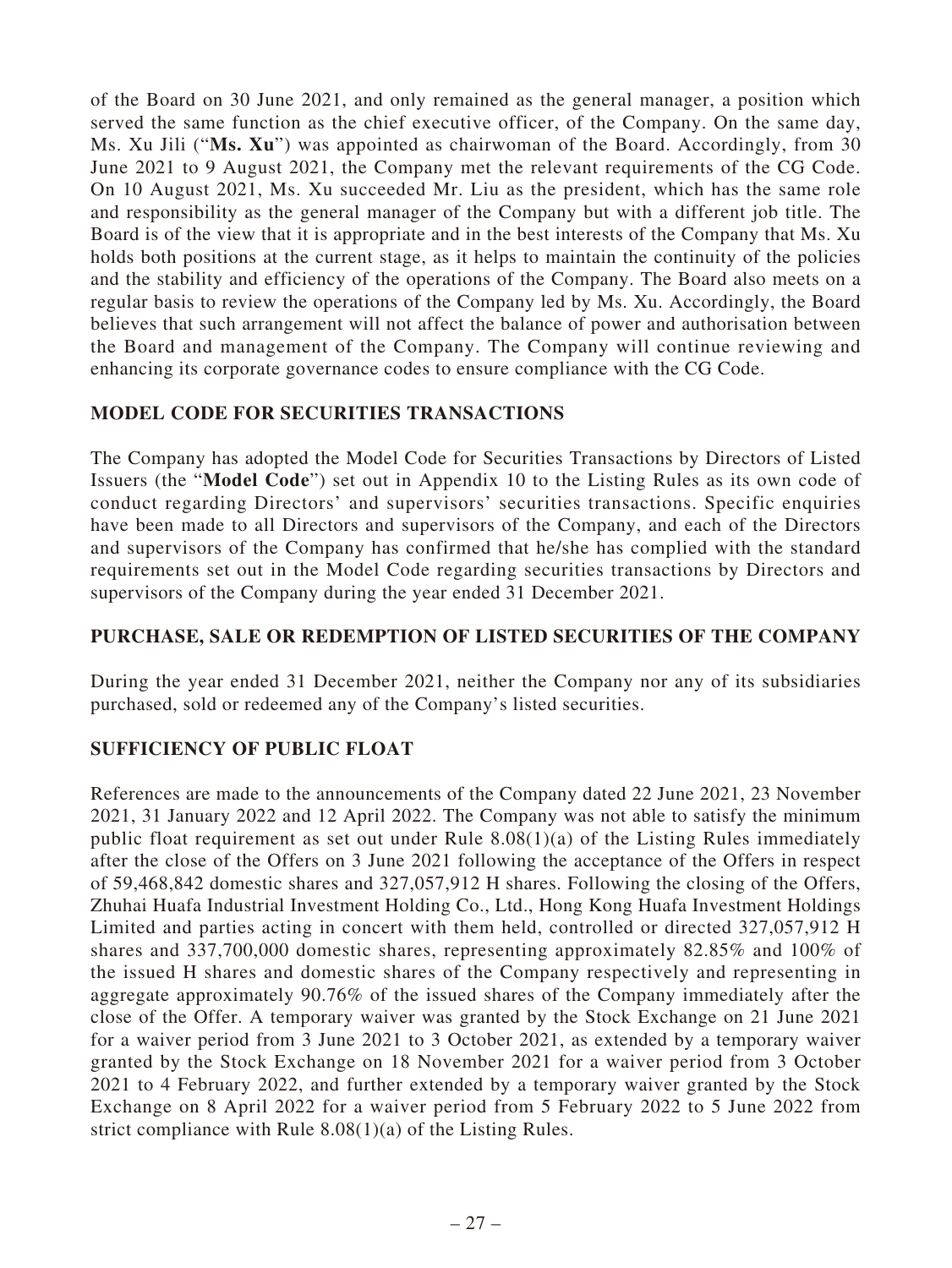# **AUDIT COMMITTEE**

The Audit Committee, together with the management and external auditor, has reviewed the accounting principles and practices adopted by the Group and the annual results for the year ended 31 December 2021.

This annual results announcement is based on the audited consolidated financial statements of the Group for the year ended 31 December 2021, as agreed with the auditor of the Company.

The Board has considered and approved the audited consolidated results of the Group for the year ended 31 December 2021 as set out in this announcement.

# **LISTING STATUS**

References are made to the announcements of the Company dated 22 June 2021, 19 August 2021, 30 September 2021 and 23 November 2021, in relation to the delay in publication of the interim results and the interim report for the six months ended 30 June 2021, and waiver from strict compliance with Rule 8.08(1)(a) of the Listing Rules for the period from 3 June 2021 to 3 October 2021 for the Company to restore its minimum public float. On 22 November 2021, the Company received a letter (the "**Letter**") from the Stock Exchange setting out the following guidance for the resumption of trading in the shares of the Company to (i) restore the minimum public float required under Rule  $8.08(1)(a)$  of the Listing Rules; (ii) publish all outstanding financial results required under the Listing Rules and address any audit modifications; (iii) demonstrate the Company's compliance with Rule 13.24 of the Listing Rules; and (iv) inform the market of all material information for the Company's shareholders and other investors to appraise the Company's position.

The Stock Exchange further provided the following guidance in the Letter: under Rule 6.01A(1) of the Listing Rules, the Stock Exchange may cancel the listing of any securities that have been suspended from trading for a continuous period of 18 months. In the case of the Company, the 18-month period will expire on 3 December 2022. If the Company fails to remedy the issues causing its trading suspension, fulfil the resumption guidance and fully comply with the Listing Rules to the Stock Exchange's satisfaction and resume trading in the shares by 3 December 2022, the Listing Division will recommend the Listing Committee to proceed with the cancellation of the Company's listing. Under Rules 6.01 and 6.10 of the Listing Rules, the Stock Exchange also has the right to impose a shorter specific remedial period, where appropriate.

The Company is now taking appropriate steps to resolve the issues causing its trading suspension and to comply with the Listing Rules to the Stock Exchange's satisfaction. The Company will seek to resume trading of its shares as soon as possible. The Company will announce quarterly updates on its developments under Rule 13.24A of the Listing Rules and publish further announcements to inform the shareholders of material updates as and when appropriate.